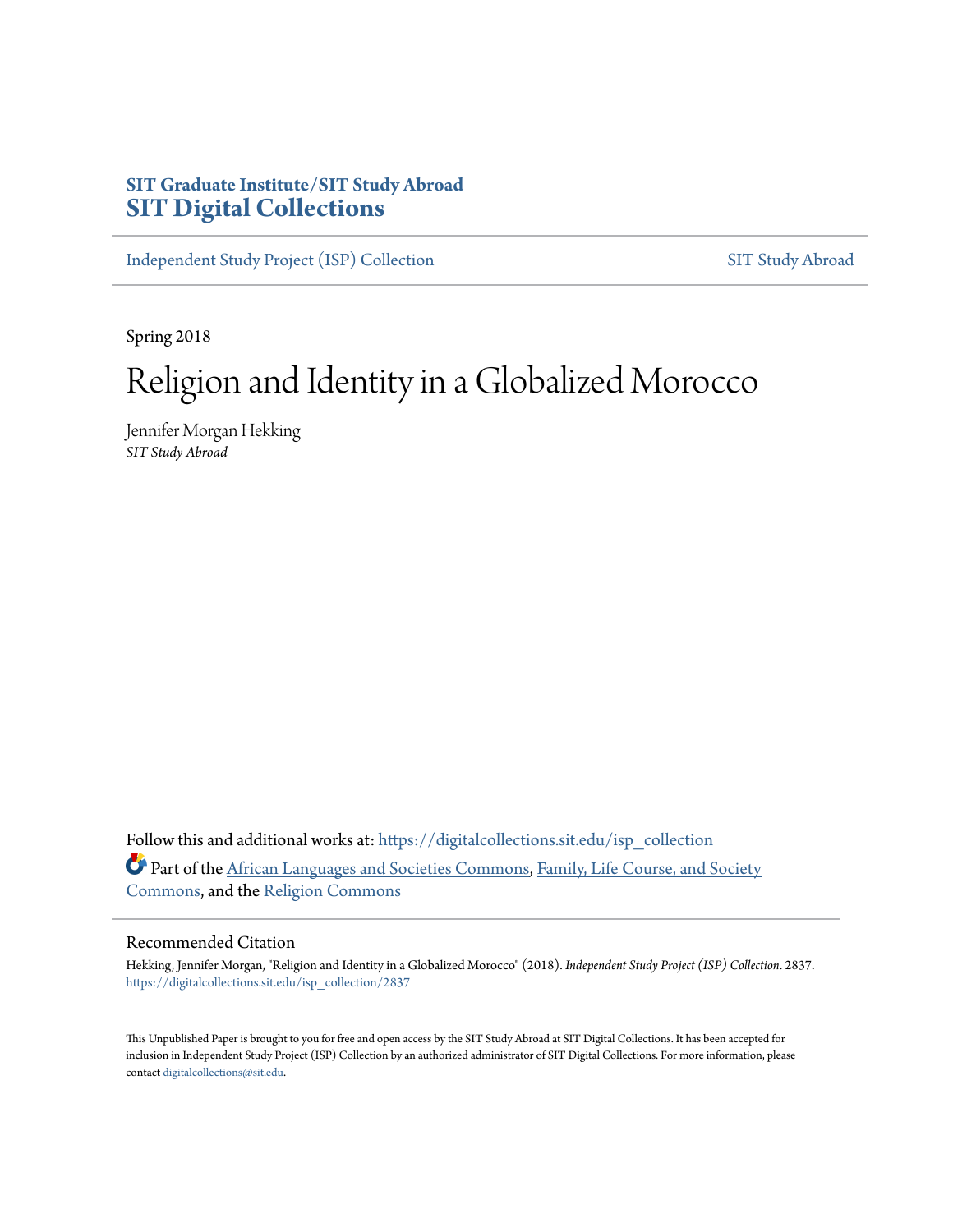Religion and Identity in a Globalized Morocco

Hekking, Jennifer Morgan Belghazi, Taieb Hobart & William Smith Colleges International Relations Rabat, Morocco Submitted in partial fulfillment of the requirement for MOR, SIT Abroad, Spring 2018.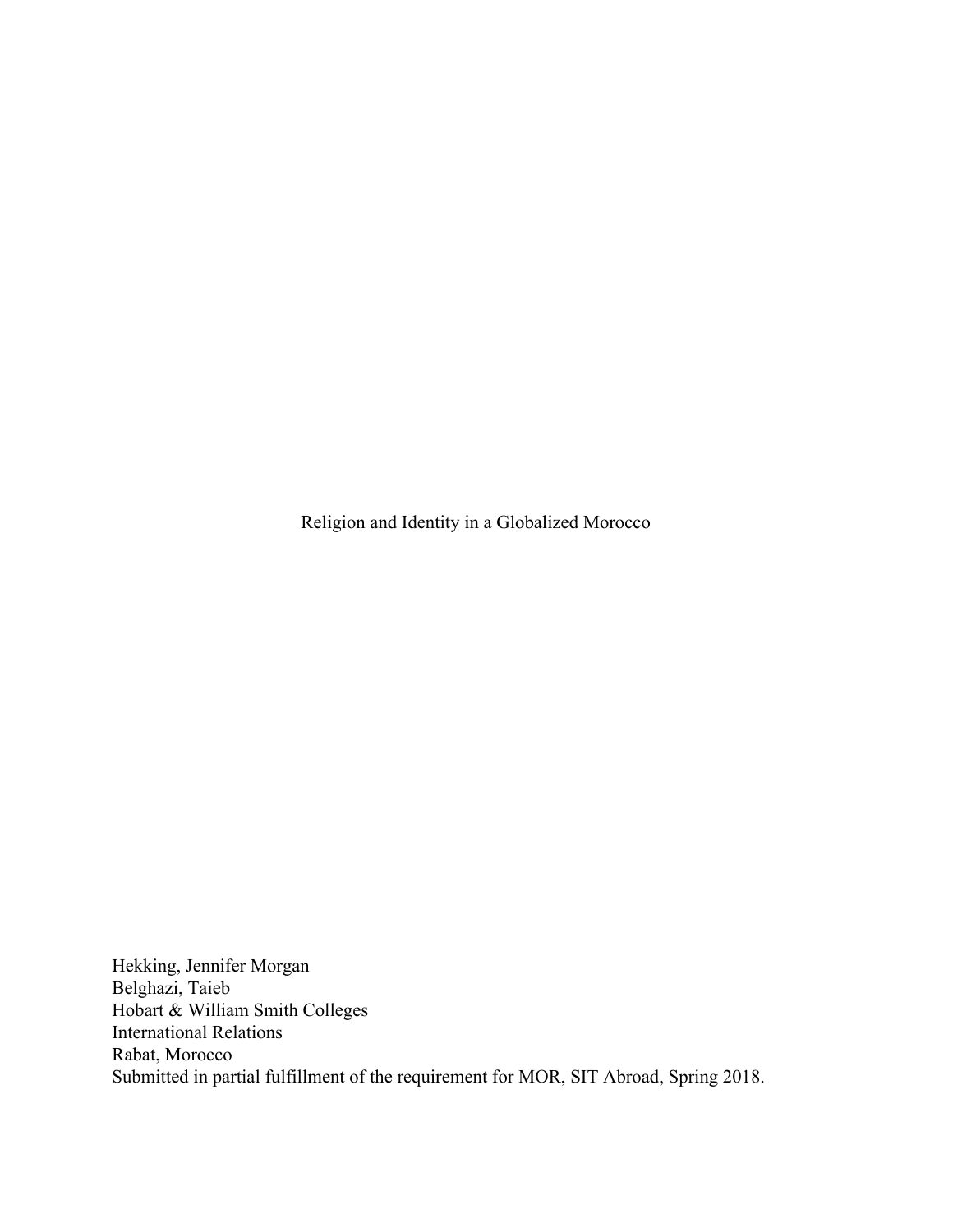#### **Abstract**

The focus of my independent research project is on the variety of religious identities among Moroccan youth, with youth being defined as people under 30 years of age. Prior to my interactions with human subjects, I consulted numerous literary resources to establish the context of my study. I investigated religious identity, globalization, individuation, the phenomenon of the Arab "youth bulge," and youth culture. After this literature analysis, I constructed an interview guideline of about 20 questions for my youth subjects with the help of my advisor. I used all of the questions on this guideline in my four in-person interviews and my four online surveys. Although there are many similarities among the education levels and socioeconomic classes of my respondents, I have been presented with a large variety of responses to my questions, which were designed to understand how the respondent came about forming his or her individual religious identity. I also inferred about my respondents' opinions on the religiosity of Moroccan youth in general. Furthermore, I asked two older people about their opinions of the degree of religious commitment in Moroccan youth. Although I am interested in how the older generation of Moroccans perceives youth culture, time constraints and other limitations pushed me to focus on my younger subject population.

My varied findings supported my hypothesis of individualized Islam being at the forefront of religious identity in the young people of Morocco. I found differing opinions concerning the difference in religiosity between generations--some respondents see a clear generational divide in the religion of Moroccans, while others profess that Islam is not confined to a specific age group and that there is unity among all Moroccans in their beliefs. The study also found concrete support for the notion that globalization plays a role in informing individual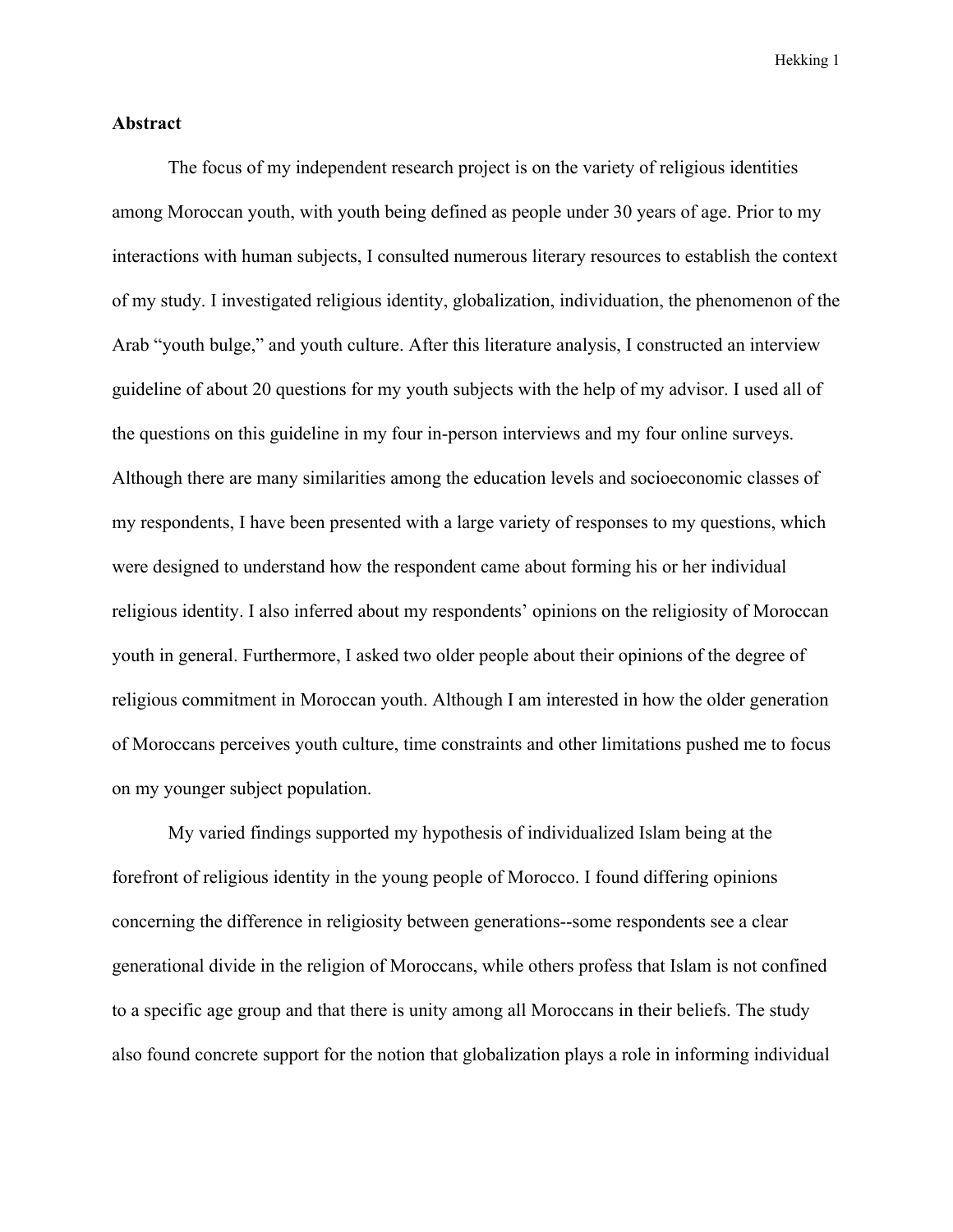ideas about religion, identity, and culture. Many of my respondents acknowledged the role of globalization in reshaping society, but most of them did not see how their own connections to the world have influenced them personally. From their responses, I can speculate (but not conclude) how globalization and the spread of mass media and technology may have been an underlying factor in the development of their individualized religious identities, and how the lack of such exposure among the older generation affects their general perceptions of religion in young Moroccans.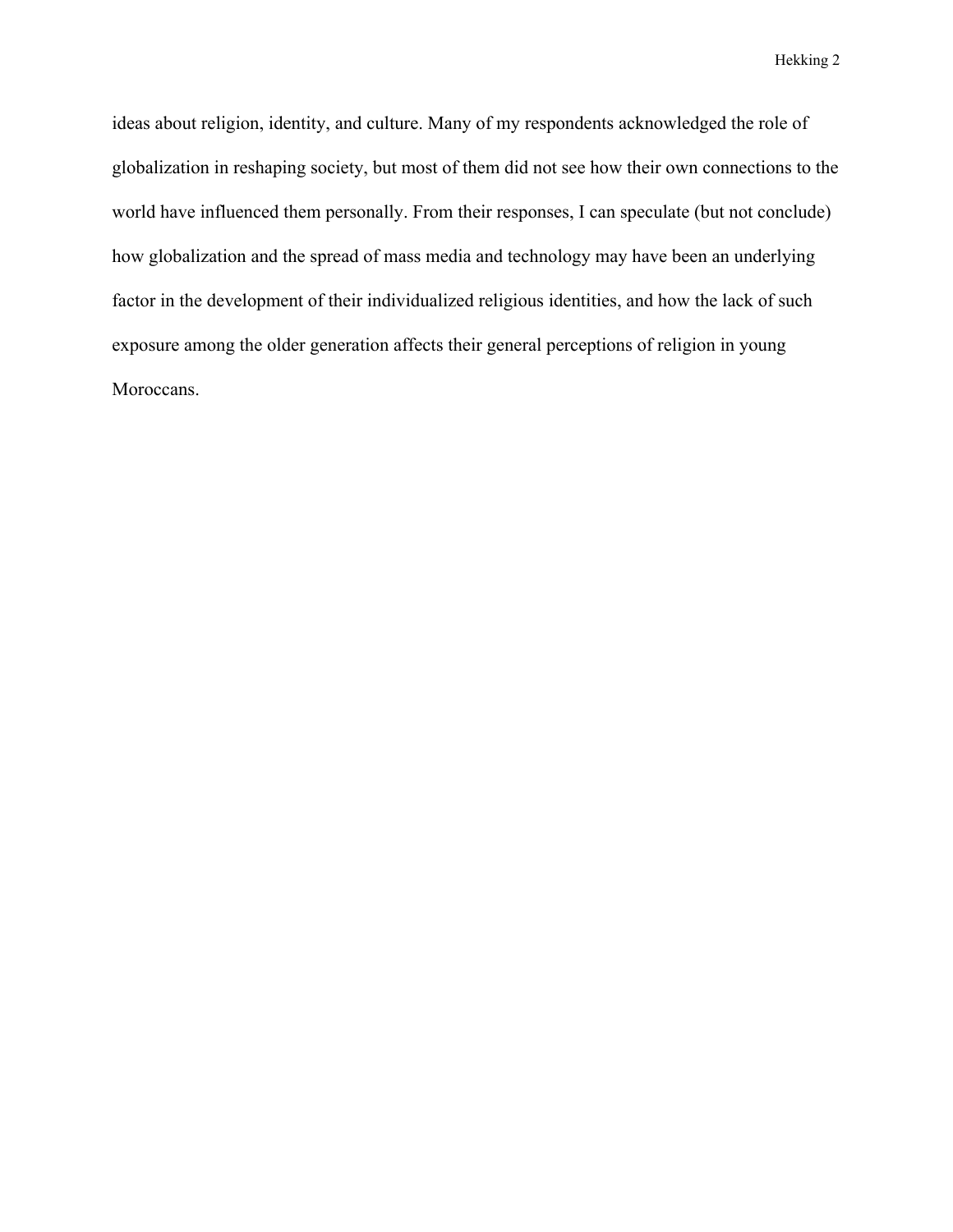#### **Acknowledgements**

I received a substantial amount of assistance prior to and throughout my independent research project, and I cannot imagine I would have been able to complete this assignment without the support of three individuals. First, to Taieb Belghazi, who has been a constant source of guidance during my time in Morocco: thank you for your unyielding encouragement of my interests in identity and globalization and for your help in narrowing my focus to religious identity. Thank you for validating and supporting my ideas and for providing me with the beginnings of my literature review. To Moukhtar El Harras, my advisor during the research period, thank you for your genuine engagement with my topic and for the contacts and resources you provided me with. Your insights helped me perfect my interview guideline, and our productive discussion of my topic inspired me to consider how education informs individual religious ideas. I would also like to acknowledge my translator and dear friend, Med Bakkari. Words cannot express how thankful I am for your commitment to helping me establish and reach out to contacts, and for all the time you have devoted to translating my in-person interviews and surveys. I can say with full confidence that my project would have not been nearly as successful without you.

I would also like to acknowledge my Moroccan family, for they are my primary source of inspiration in my exploration of this topic. Finally, of course, I must acknowledge the people I interviewed or surveyed. Thank you for your participation, patience, and enthusiasm. I am extremely grateful to everyone who encouraged me and supported me as I pursued this area of study, one that may not be so profound to those I worked with, but one that I have been enamored with since the first few weeks of the program.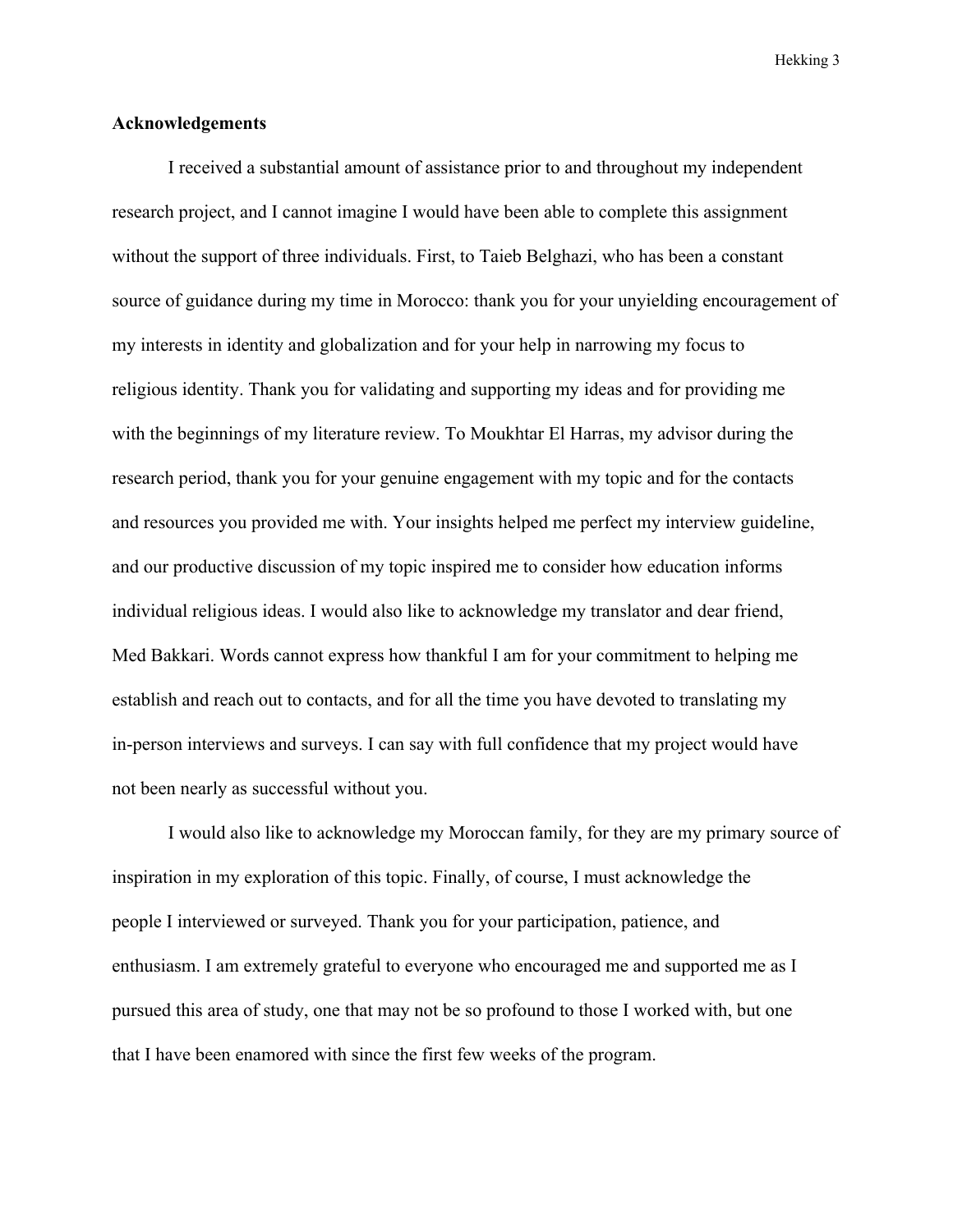# **Table of Contents**

| I.    | <b>Research Question</b>                                       |    |
|-------|----------------------------------------------------------------|----|
| П.    | Justification                                                  | b  |
| Ш.    | Argument                                                       | 8  |
| IV.   | Context                                                        |    |
|       | A. The Youth Bulge of the Arab World: a Demographic Phenomenon | 10 |
|       | B. Globalization                                               | 12 |
|       | C. Youth Culture                                               | 15 |
|       | D. Individuation and Religious Identity                        | 16 |
| V.    | Methodology                                                    | 18 |
| VI.   | Findings                                                       | 21 |
| VII.  | Conclusion                                                     | 35 |
| VIII. | <b>Bibliography</b>                                            | 37 |
|       |                                                                |    |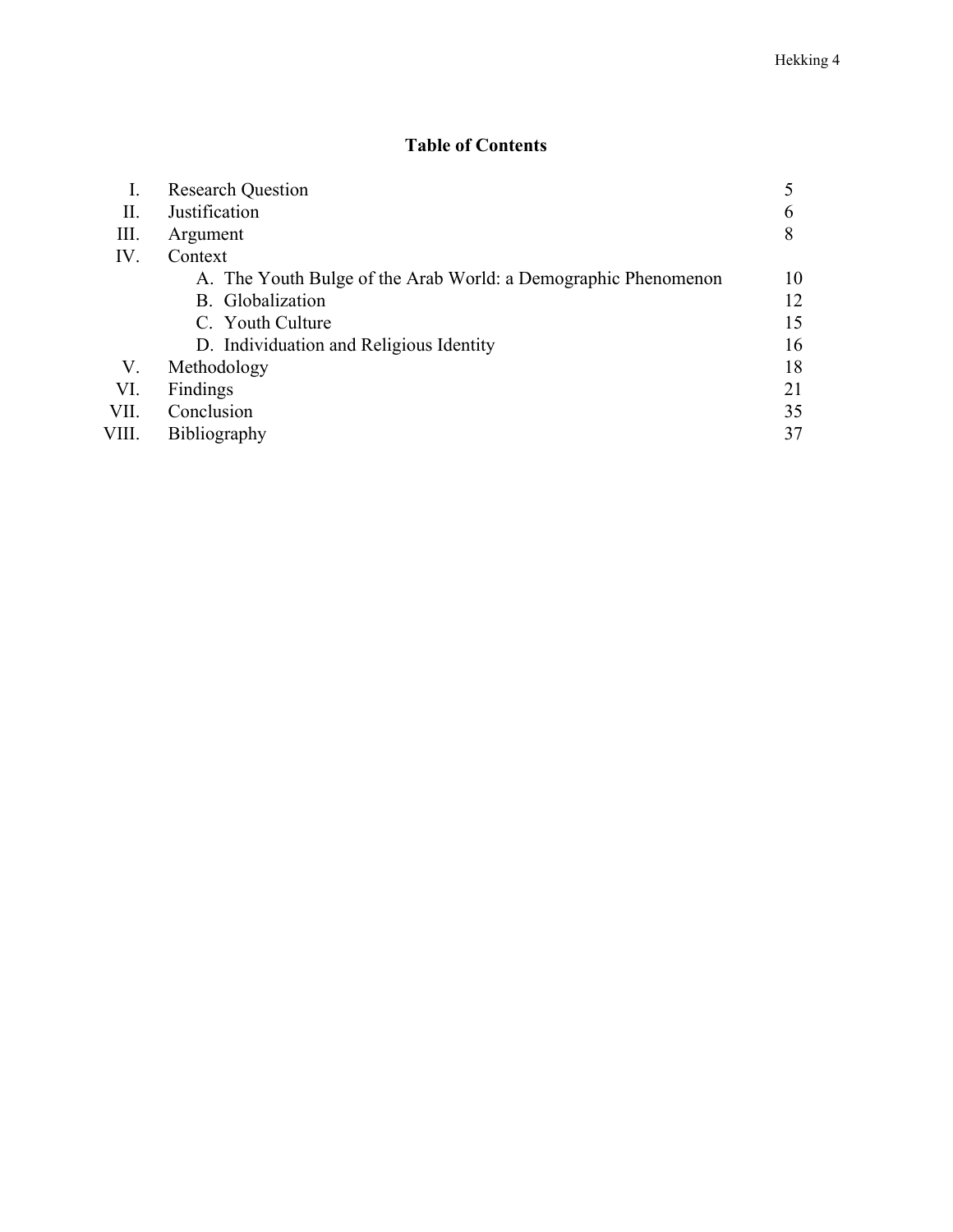## **Research Question**

The formation of an individual identity within greater society is a fascinating process influenced by a myriad of factors such as race, class, gender, sexuality, culture, and geography. This list has expanded with current times as the spread of media and technology brings people in contact with other forms of identity from around the world. As such, globalization plays an increasingly large role in individuation, defined by psychologist Carl Jung as "the process by which a person becomes a psychological 'in-dividual,' that is, a separate, indivisible unity or 'whole'" (Jung 1969). The focus of my study is religious identity in young people, and how the factors that influence new individuation processes are informed by the phenomenon of globalization.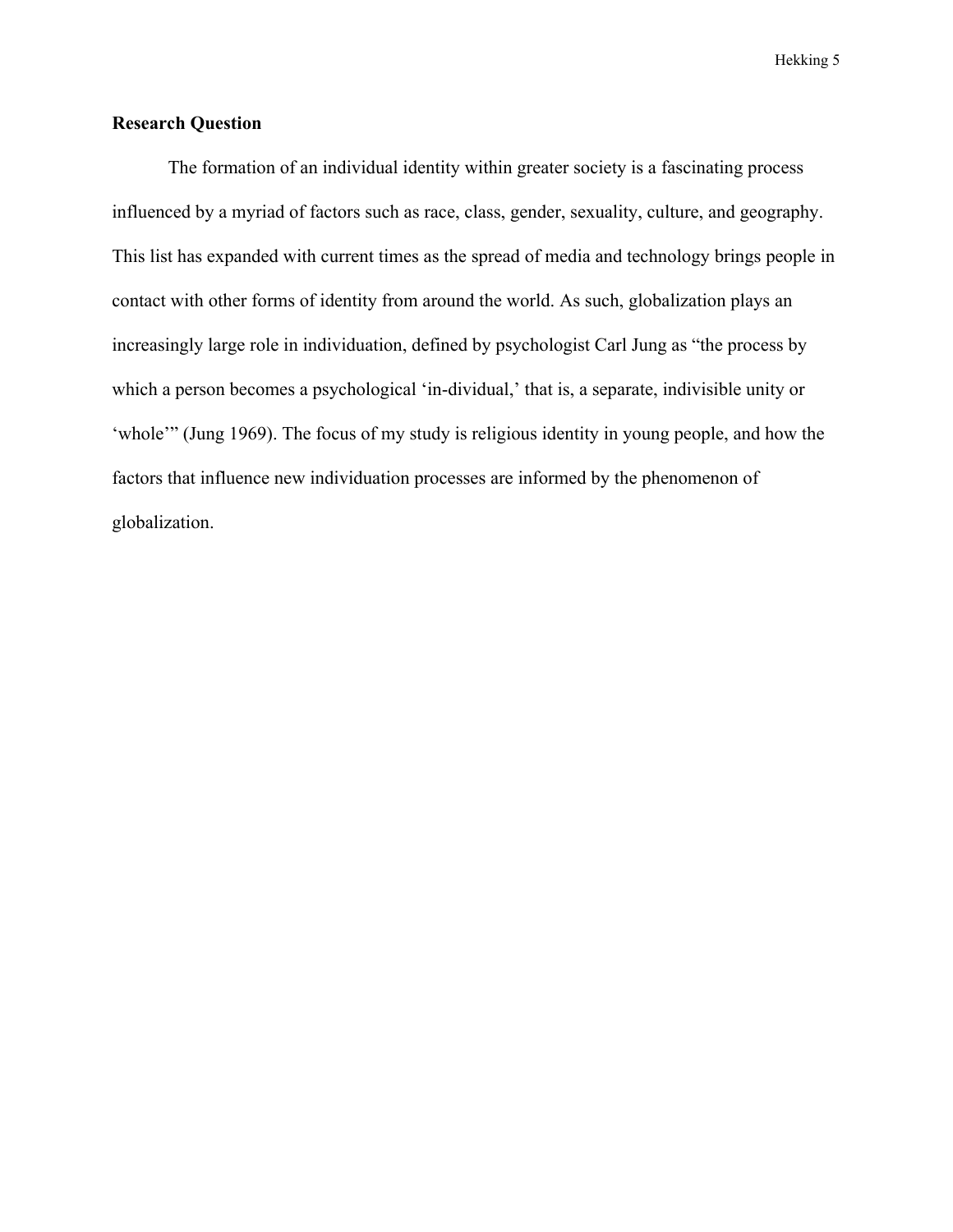#### **Justification**

I was inspired to pursue this project by observing the generational divide in religious practices in my host family. Although the parents and children all identify as Muslim, there is a very clear difference between their outward displays of religiosity. To my outside perspective, the children did not appear to be religious, nor did they perform any physical practices that would implicate them as religious. They appeared to be desensitized to the religion of their parents, and this is a trend I have observed in the general youth public. What surprised me more was that the parents did not seem to be concerned about the lack of religiosity in their children. This was an alien concept to me due to my own positionality, biases, and experiences.

As an American, I am provided with certain images of Islam and the Arab world that colored my expectations of the Moroccan familial structure. I had assumed that religiosity would be uniform across Moroccans of all ages, seeing that Morocco is a Muslim country. Thus, I figured that the parents, to some degree, would impose religion on their children, and I expected the children to have similar displays of religiosity as their parents. Although this expectation was primarily constructed by media representations, it was not a foreign concept to me given my personal experiences in America, where Christianity can be used by many families to reinforce hierarchies and restrict the behavior of children. In my experience as a young member of an Evangelical-Presbyterian church in a suburb of Philadelphia, religious practices such as going to Sunday morning services are often enforced by the parents. It was extremely uncommon in my area to see very religious parents unconcerned with the faith of their children, although very religious families were not widespread. I expected families in a Muslim country to take the same, if not a more involved approach. My biases were quickly overruled as I settled in with my host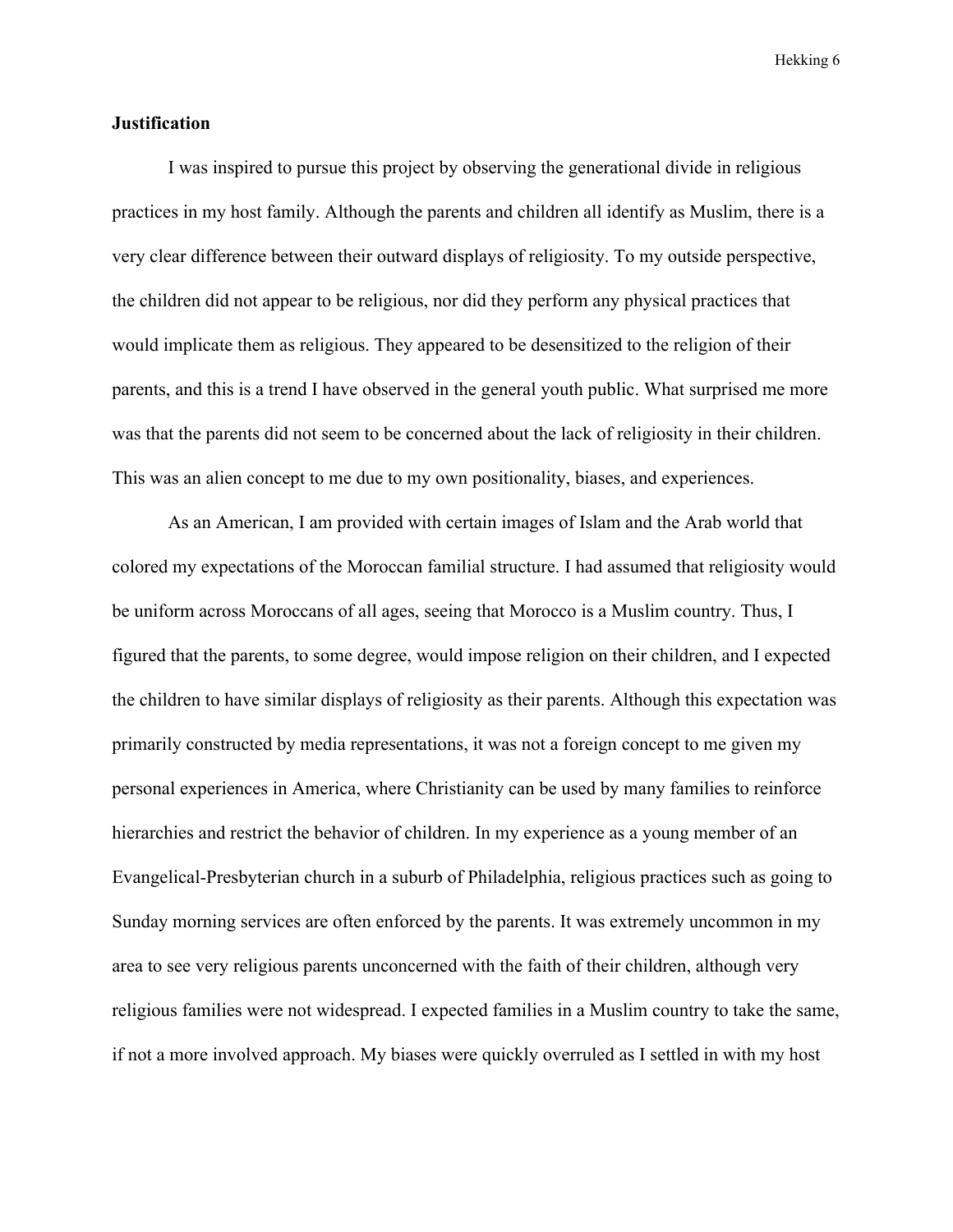family, where the difference in piety did not appear to bother either generation. My independent research project seeks to explain these observable differences in religiosity among Moroccans of different age groups.

Throughout my stay in the L'Ocean neighborhood of Rabat, I took note of the cultural globalization at work in my Moroccan household. These observations ranged from my family's media consumption to the brands of their belongings. The presence of Western culture was exceptionally present in my homestay, and so I wondered if this was common among urban Moroccan families. I was especially curious if factors of cultural globalization influenced the profound the profound differences in religiosity between the parents and children, and so I incorporated this question into my study of identity.

My independent research project is an exploration of a topic that I personally find to be compelling, but it is an equally important area of study for both sociological and political purposes as the issues of religion and youth demographics in the Arab world are gaining greater relevance in American foreign policy. Also important is understanding the ways in which globalization is reshaping traditional cultures and what the social and political implications of these reconfigurations may be.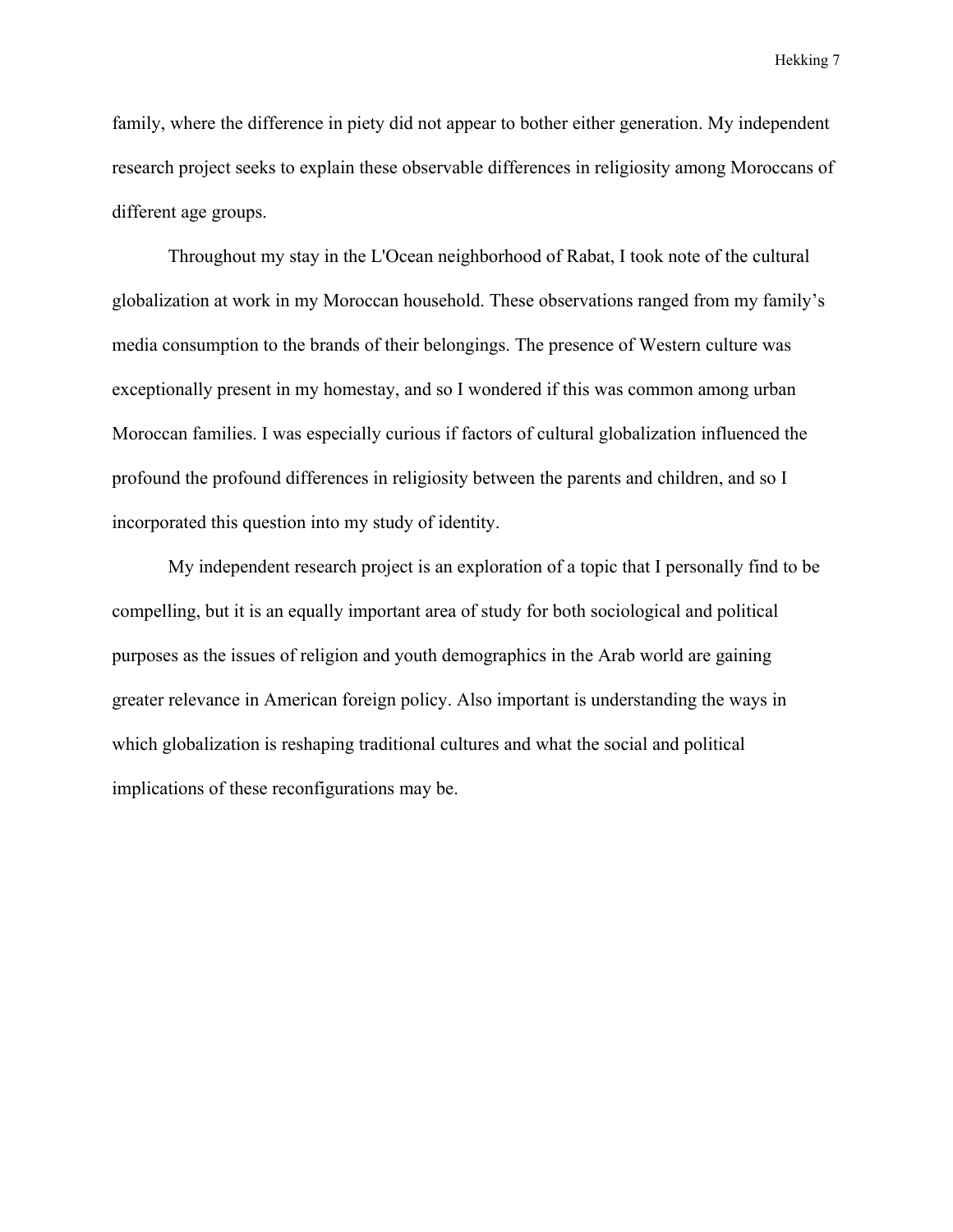#### **Argument**

In Morocco, religion is inherited. One becomes a Muslim as soon as they are born into a society where Islam is omnipresent, where one can find a mosque on every street corner, where the call to prayer infiltrates the privacy of one's home and interrupts conversation in public spaces. In a sense, Islam is easy to identify with in Morocco because it is so accessible that it is almost inescapable. The constant presence of Islam in daily life serves to reaffirm an individual's faith and to normalize devotion to that faith. In this context, religion is a prominent feature of individuals. It is well documented that religion affects one's sense of identity, their ideological and intellectual orientations, and their attitudes towards society and family (United Nations 2016). However, the world is changing, and Morocco is changing with it.

In an increasingly globalized world, identity formation is becoming more and more complex, particularly regarding religious affiliation. Although globalization has facilitated the assimilation of Arab cultures and economies with the Western world, the crucial role of religion has been maintained in the public and private spheres (United Nations 2016). However, throughout the Middle East and North Africa (MENA), there is a visible difference between the performed religious identities of younger and older generations. In Morocco, traditional ideas and identities are being challenged as the "spread of mass media and satellite technology… [brings] Moroccan youth in contact with the imagery of a global youth culture, [which] may encourage them to choose non-traditional patterns of behavior and define new sources of identity" (Obermeyer 2000). Religion in young Moroccan Muslims is now largely characterized by individualized ideas of Islam as youth "break from the notion of traditional Islam transmitted by their parents, textbooks, or mosques" (Bekkaoui , Larémont, Rddad 2011). Thus, "processes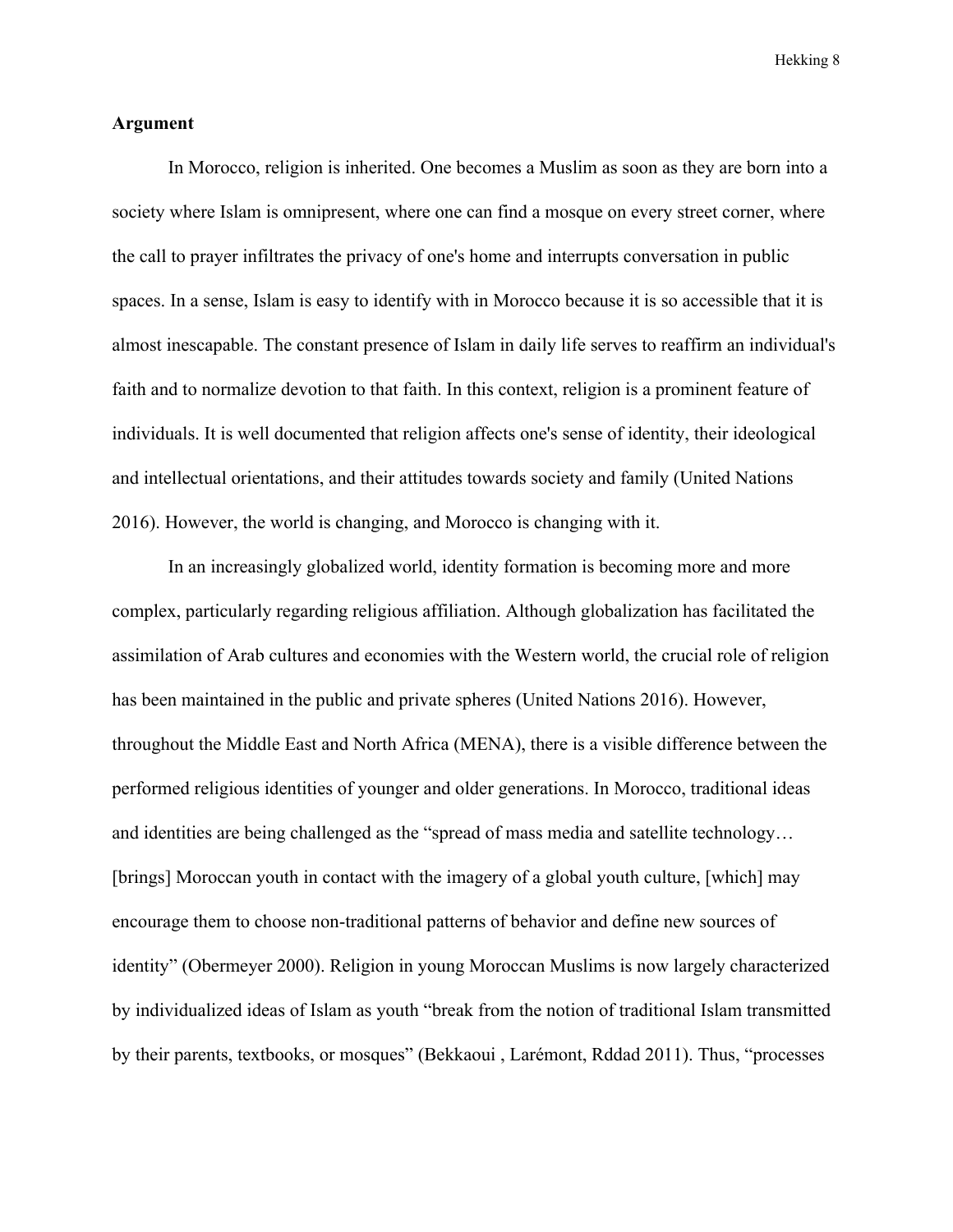of youth identity formation and negotiation are taking place in less conventional ways under neoliberal globalization" (Skalli 2013). I have thoroughly explored the concept of individualized Islam through Shahab Ahmed's "What is Islam?" and have looked into the broader idea of individualized religion as it is described by Ulrich Beck, who argues that "the individualization of religious belief means…that the legitimacy of one's faith resides in personal commitment rather than any conformity to pre-existent truths, with the truth of one's faith established by way of individual effort" (Speck 2012).

There is no one way to describe the religion of Morocco's youth. It is easy to refer to them as young Muslims living under the rule and influence of a religious monarchy, but like all youth populations, there is infinite variety in religious identity, beliefs, and practices. I argue that religion in Morocco's youth has become individualized as a result of globalization, and that an observable distinction in religiosity exists between young and old people due to the differences in each generation's exposure to globalization and its effects on individuation processes.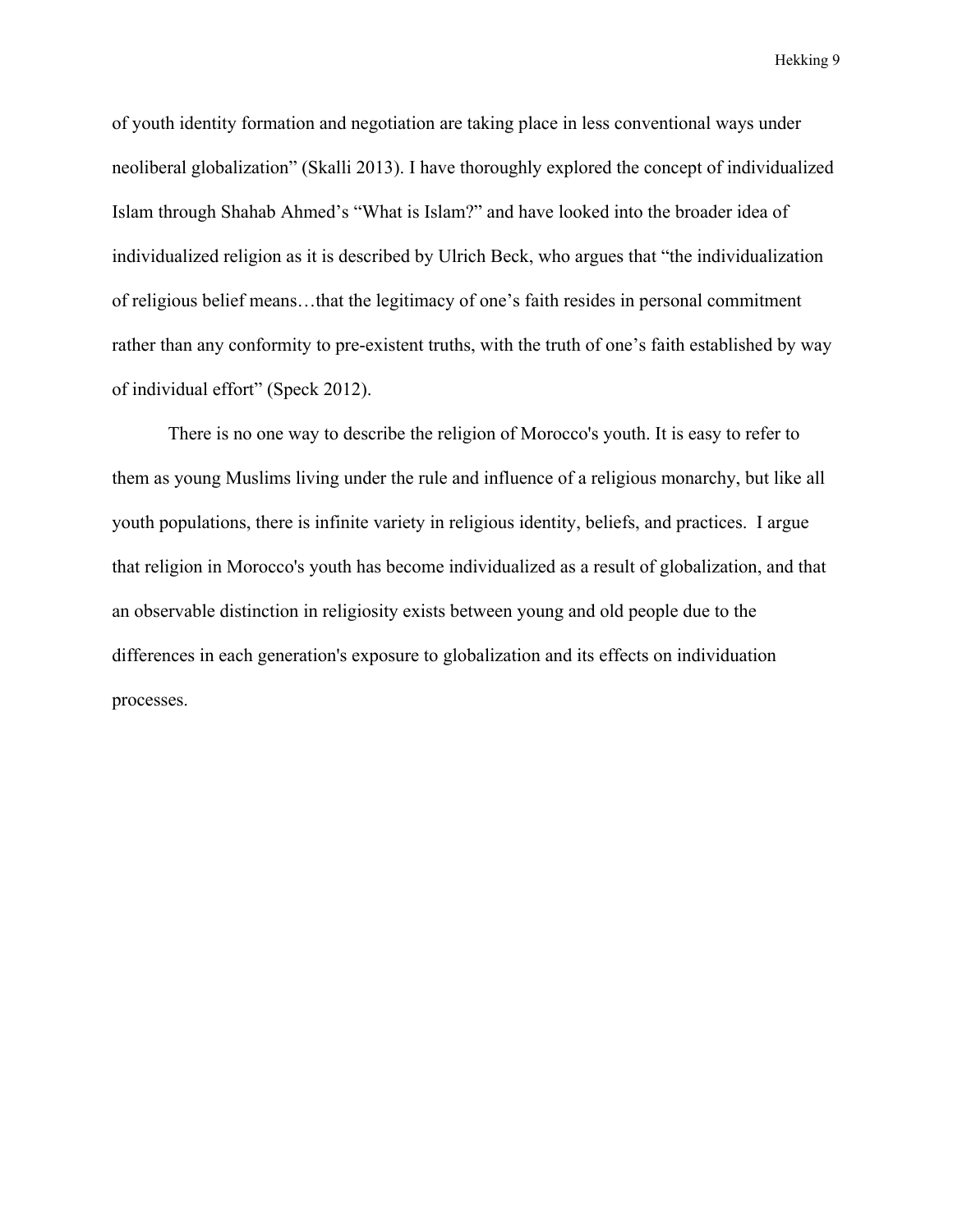#### **Context**

#### *The Arab World's Youth Bulge: a Demographic Phenomenon*

As the issue of demographics becomes increasingly important in American foreign policy towards the MENA region, the term "youth bulge" is popularly used to describe the large population of young people living in the Arab world. Young people in MENA are often described as politically radical and prone to violence, and there is a general belief that youth are homogeneous both within individual Arab countries and throughout the region as a whole. This type of harmful but subtle discourse falls under the category of Orientalism--more specifically, Cynthia Weber's concept of civilizational barbarism--and it is employed as an easy way to shape public opinion of the "other."

International organizations, political analysts, and policy makers tend to characterize the phenomenon of this large youth cohort as either a "demographic dividend or a demographic bomb" (Lin 2012). More often than not, however, the youth bulge is described as a threat to global security, harboring the potential to "unleash a flood of instability and violence" and "generate waves of migration for decades" (Lord 2016). This is explained by the fact that young people are marginalized by widespread unemployment throughout the MENA region, and although there is no solid evidence of a relationship between joblessness and terrorism, many analysts argue that economic grievances are factors that "can drive young people to commit acts of violence" against the state (Lord 2016).

American author and political analyst Graham E. Fuller published a particularly othering analysis of MENA demographics in the Brookings Project on U.S. Policy Towards the Islamic World. The Brookings Project describes itself as a bridge between scholarship and public policy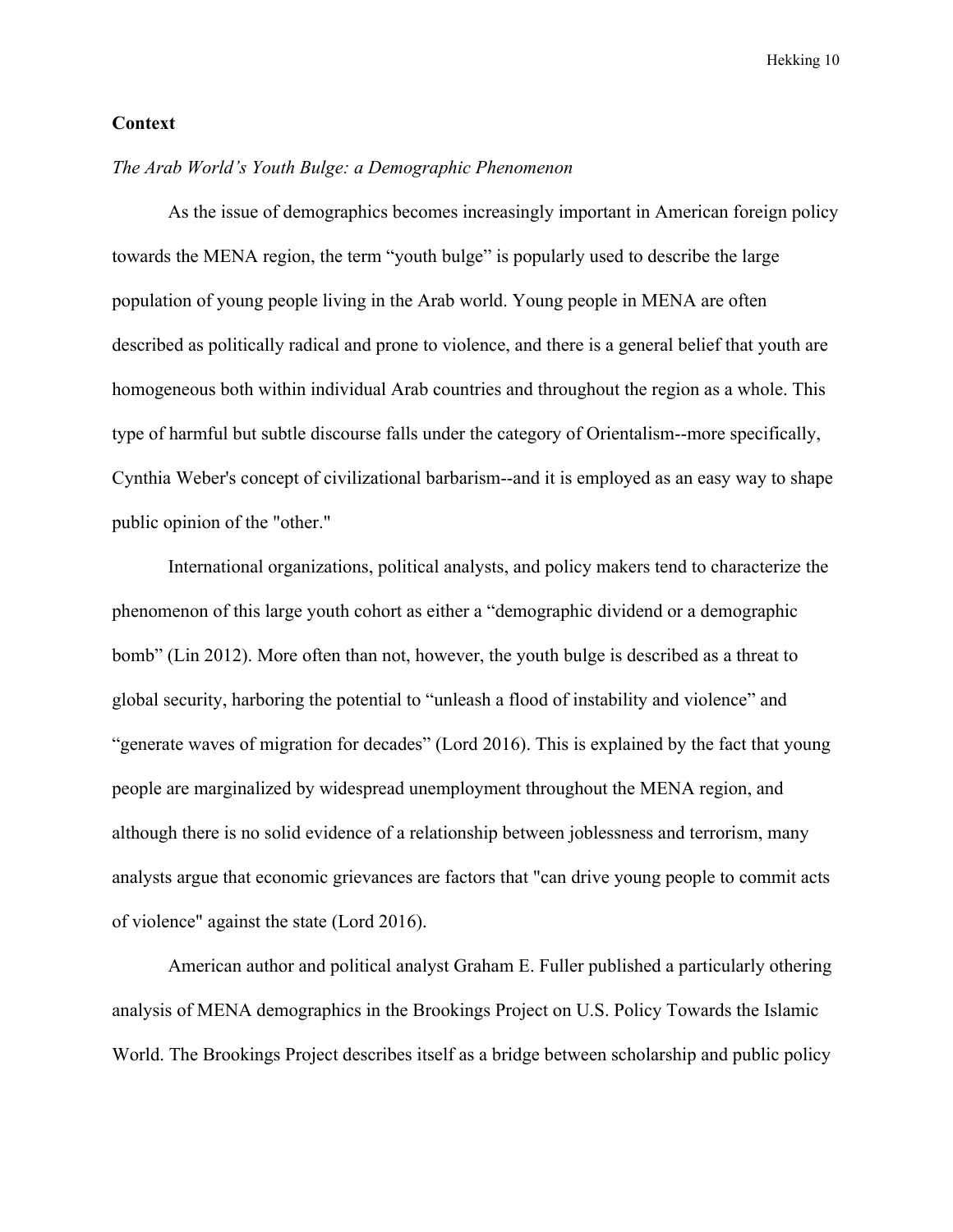as a source of new knowledge for "decision makers and opinion-leaders, as well as offer scholars, analysts, and the public better insight into a diverse range of policy issues" (Brookings). The publication describes Fuller as "one of the most experienced and astute analysts of American policy and the Muslim world," yet his contribution to the project only serves to further polarize the discourse surrounding the youth of the MENA region. Fuller describes many of MENA's political, social, and economic problems that have developed as a result of leadership and policy failures. However, he declares that the youth population exacerbates all aspects of these issues, translating "broader social problems into an explosive and radicalizing mixture" (Fuller 2003).

Fuller describes Middle Eastern secondary schools as "a training ground for dissenting politics in early adolescence" (Fuller 2003) but depicts this emerging diversity of political thought as a threatening trend. According to Fuller, the youth bulge is a force not easily controlled by the state, and the high levels of dissatisfaction and the long list of grievances that burden this population create "more grounds for taking violent action" (Fuller 2003) against the regimes of the Arab world. This revolutionary potential to overturn oppressive states, according to Fuller, poses a threat to global security and stability.

Fuller also explains why Americans, in particular, should fear the youth bulge: these "new generations [are] becoming socialized into an attitude of hostility to the U.S. and its policies. The certain increase in the size of an increasingly youthful Arab population may be destined to translate such feelings into expression and even action" (Fuller 2003).

Fuller, like many other American conservatives, characterizes Arab youth agency and action as a threat to U.S. interests, and warns that the "empowerment of this youth cohort, even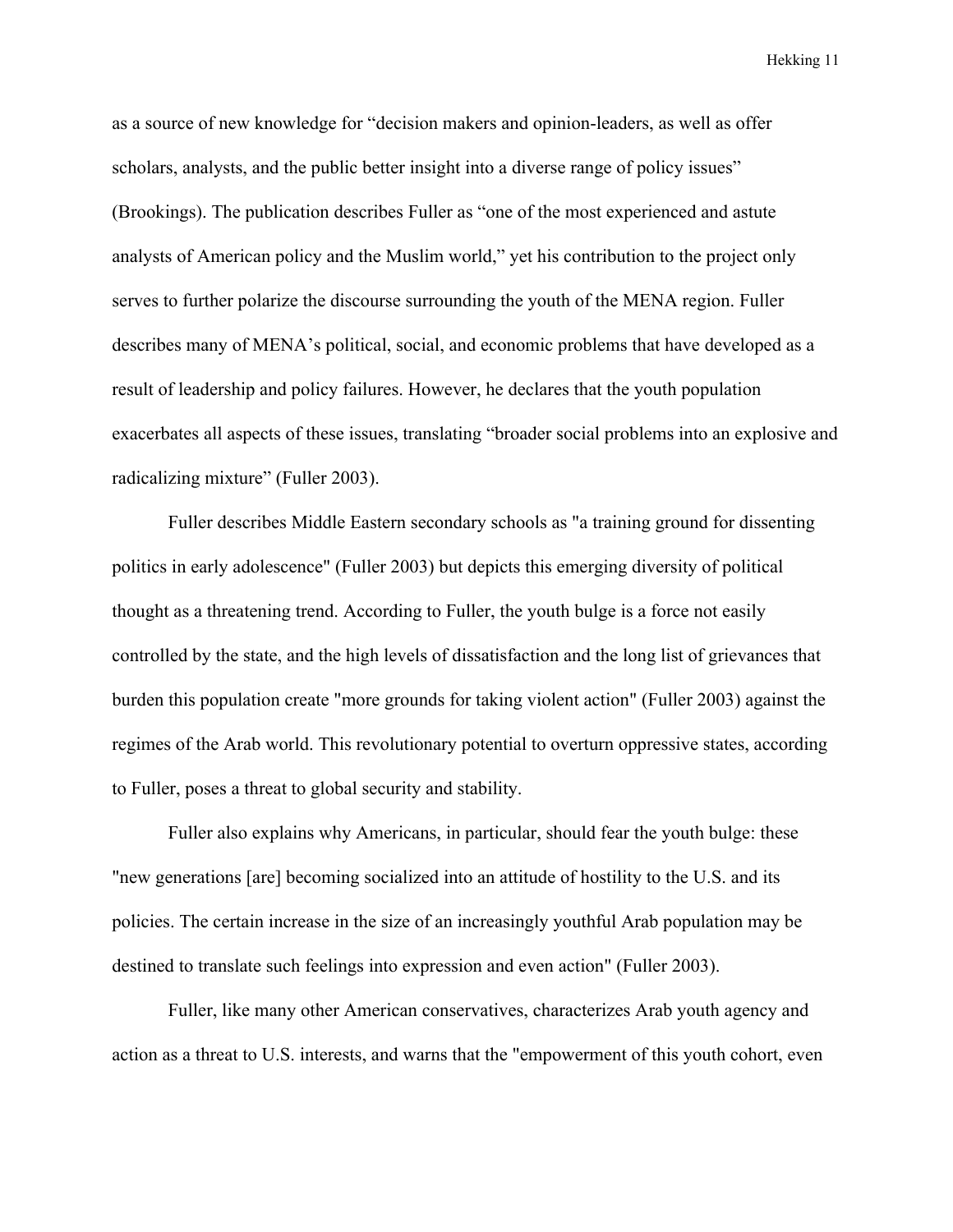in democratization will initially open the gates to public articulation of much pent-up anti-American hostility" (Fuller 2003). Anti-American sentiment does exist throughout the MENA region--and with good reason. Animosity towards U.S. foreign policy that adversely affects the Arab world is not irrational. Furthermore, Fuller's piece was published in 2003 as Bush's War on Terror was in full swing. Instead of explaining the context of Arab hostility towards the U.S., Fuller presents unfounded links between youth and violence, radicalism, and terrorism, and he is certainly not the only political figure--nor the most influential one--who does so.

Fortunately, not all discussions of this demographic phenomenon are negative. It is becoming increasingly clear that Arab youth present extraordinary potential for enacting institutional change throughout the region, and that it is the youth who will be the drivers of democratic change. The Arab world as a whole is evolving with modern global trends, and this was made clear by "the ideological foundations and social drivers of the Arab uprisings of 2011 [which] represent a departure from the ideologies of the past and may be ushering a new cultural epoch in the region" (United Nations 2016). Young people are becoming generally more open-minded and inclusive towards ideological differences as media and technology brings them in contact with different cultures, trends, and values.

#### *Globalization*

The integration of global economies and cultures is a phenomenon known as globalization. Globalization is presumed to have had a significant effect on the development of religious identity in Muslim youth, for it "enables unprecedented interaction and communication,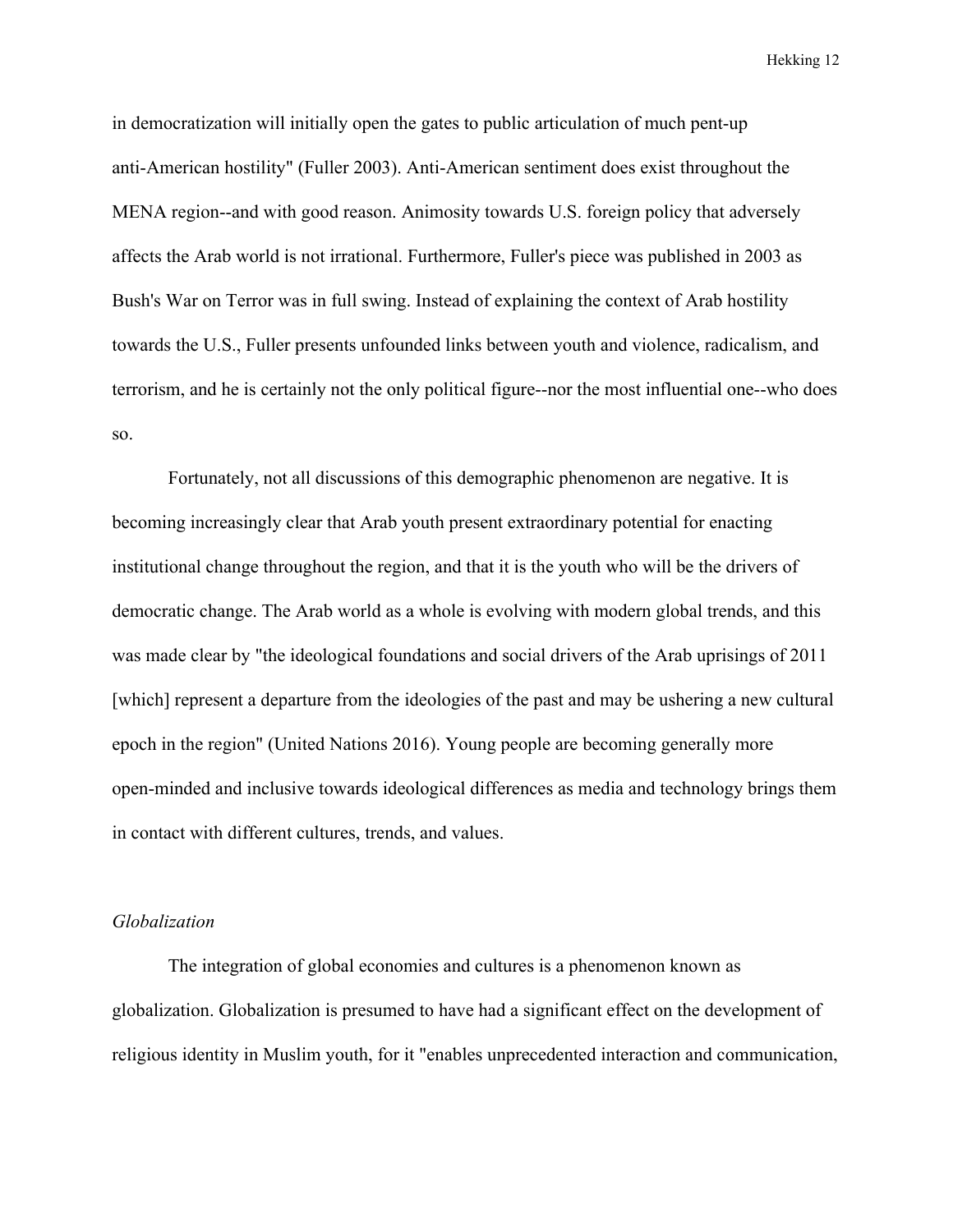yet in doing so it undermines solidarity and commonality, making religion into a highly individualized matter, hence a low-intensity proposition" (Tobey 2014). This argument supposes that young Muslims, due to their contact with the rest of the world, do not have as much of a need for the sense of communal religion embraced by their elders. Without the pressures that come with membership to a communal religion, these youth are less stringent in their beliefs and do not put as much emphasis on adhering to the practices valued by the older generation, thus making their individualized practice of religion a "low-intensity" commitment.

Many past scholars of modernity predicted that the social and political significance of religion would decline with modernization and economic development (Thomas 2007). Norris and Inglehart's existential security thesis describes a modern era in which traditional religion is confined to the developing world, where the lack of existential security and high risk to individual and social well-being pushes people to seek comfort in religion. However, modern times have witnessed religion used as a tool of mobilization rather than a source of consolation, and "the resurgence of religion is overcoming the alleged separation of religion and politics as a defining condition of modernization" (Thomas 2007). Of great importance in this regard is the visible return to Islam in many parts of the world. This "global Islamic resurgence is a genuine Islamic revival and it is more wide-ranging than Islamic fundamentalism" (Thomas 2007). Conventional religiosity can no longer sufficiently explain new ways of thinking, imagining and representing reality (Thomas 2007) as the religion becomes individualized and more easily adaptable to changes in global and local circumstances (United Nations 2016). Religion is diversified by the global labor markets, where migration and global religious competition transport new modes of religious thought around the world (Barbalet, Possamai & Turner 2011).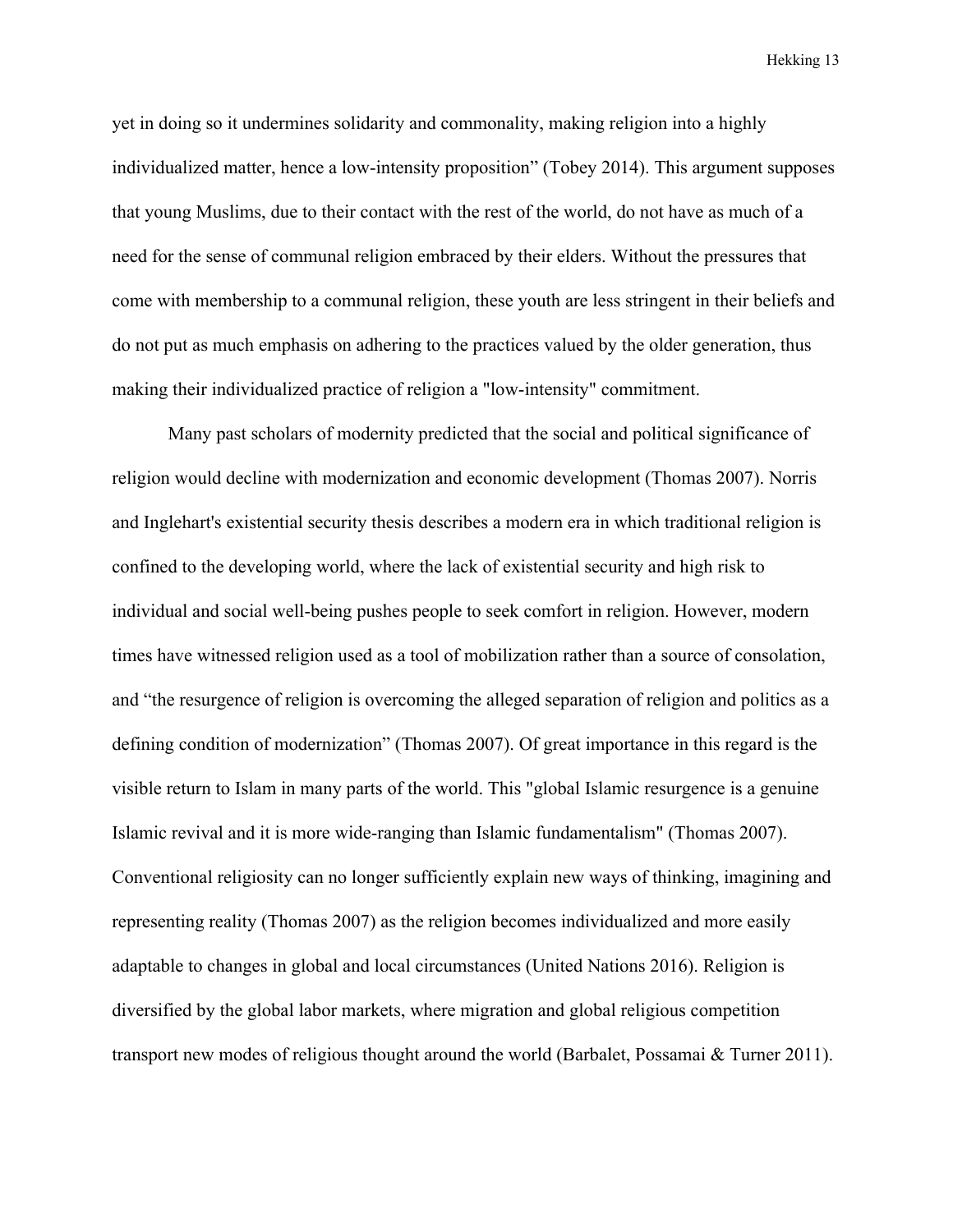Despite this rapid and widespread development of individualized Islam, which is a positive and progressive move towards modernity, globalization "today means American ideological, cultural, and economic hegemony" (Abu-Rabi' 2004). Both cultural and economic globalization have proven to be damaging to the traditions of many societies, where "some religious developments arise in opposition to globalization and are reactive defenses against what are taken to be despoliation of existing religious and cultural values" (Barbalet, Possamai & Turner 2011). In the Muslim world, particularly, globalization has pushed many to embrace a maximalist mindset which posits the West as Islam's enemy: "globalization, a concrete expression of American arrogance, is an aggressive form of cultural invasion. The Muslim world must protect its culture and ethical values from globalization's harmful effects" (Abu-Rabi' 2004).

To be clear, globalization does not directly produce religious reinvigoration, but this often "arises as a consequence of distributional struggles subsequent to certain structural consequences of globalization" (Barbalet, Possamai & Turner 2011). Reflexive traditionalism often inspires a return to fundamentalist religious beliefs, which can eventually lead to religious extremism. The spread of advanced media technology has allowed for the expansion of extremist ideologies, and the internet has unfortunately become a place of recruitment for terrorist groups.

Reflexive traditionalism has significant social and political implications which can have negative consequences, but "perhaps the real effect of globalization is the triumph of heterodox, commercial, hybrid popular religion over orthodox, authoritative professional versions of the spiritual life" (Barbalet, Possamai & Turner 2011). The individualization of Islam, especially in young people, has the potential to successfully combat extremist ideologies and offset the appeal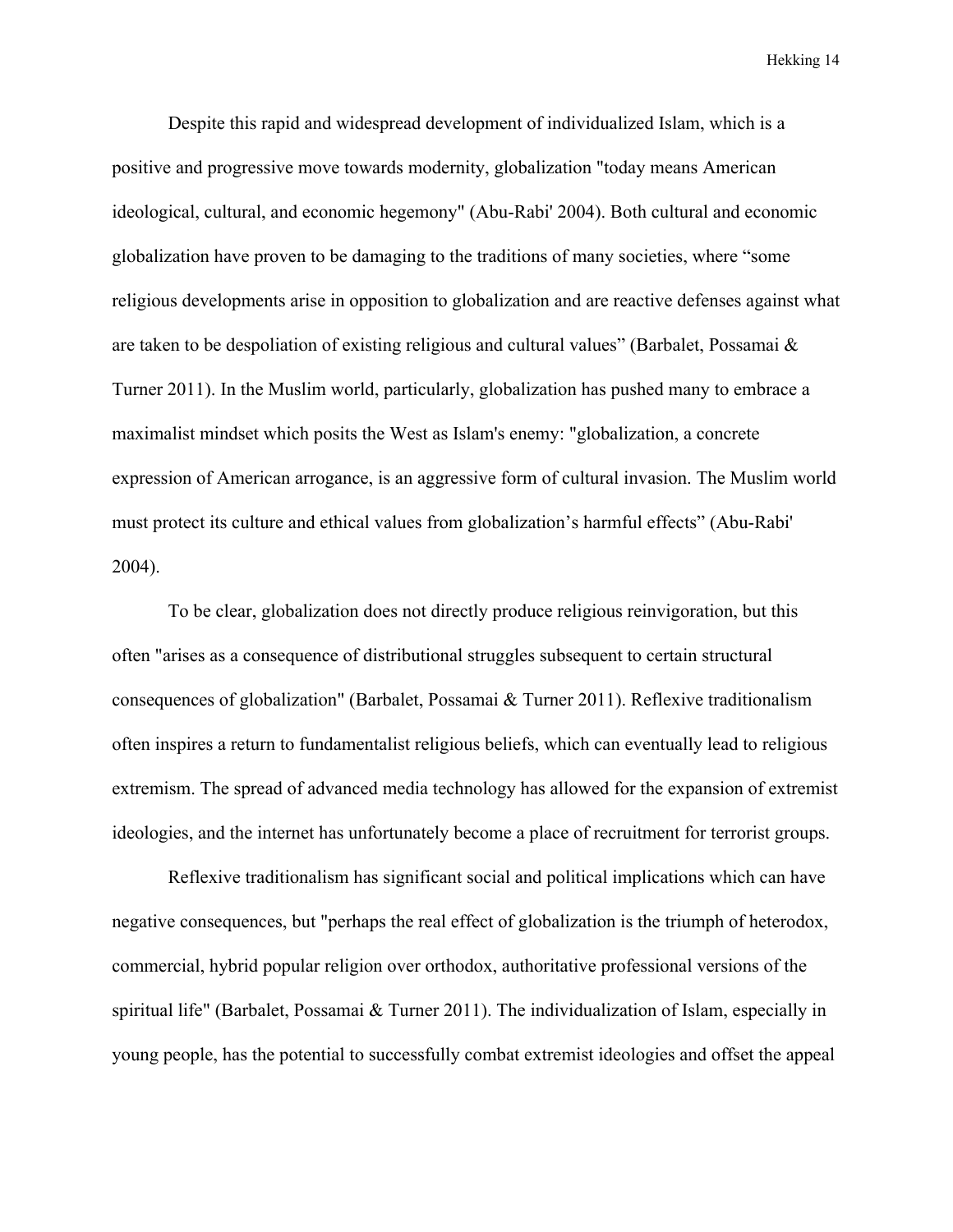of conservatism. The interpretation of the Qur'an as a living text is compatible with modernity, and it is the young people of the Muslim world who harness the potential to incorporate Islamic values into progressive policy and cultural change.

#### *Youth Culture*

The globalization of Morocco has, in many ways, created a generational divide among its citizens. The older generation of Moroccans did not experience exposure to the world in the way the current generation is, and young Moroccans are facilitating "a convergence of the region's cultural space with global culture" (United Nations 2016). It is especially clear in urban areas how "the emergence of mass communication has led to the creation of a more vibrant cultural space open to the influence of global ideas" (United Nations 2016), and this has a visible influence on performed religiosity in young people. Moroccan youth are clearly inspired by Western culture, specifically that of Europe. Morocco is often sensationalized as the bridge between the West and the East, the intersection of Europe and Africa, the gate between Christianity and Islam...indeed, these statements have clear Orientalist tones, but the presence of European culture in Morocco really is quite profound. Visible among all age groups but highly concentrated in youth, European influences (and colonial legacies, of course) are presented through dress, hair styles, music, language, leisure, and consumerism. The openness, and even preference, of Morocco's youth to outside cultures and influences has had an impact on religiosity: "there is widespread agreement in the sociology of religion that one major trend in contemporary religious life is towards 'spirituality' which is defined as post-institutional, global, hybrid, and post-orthodox (Hunt 2005). It is partly a result of the growth of online religion, and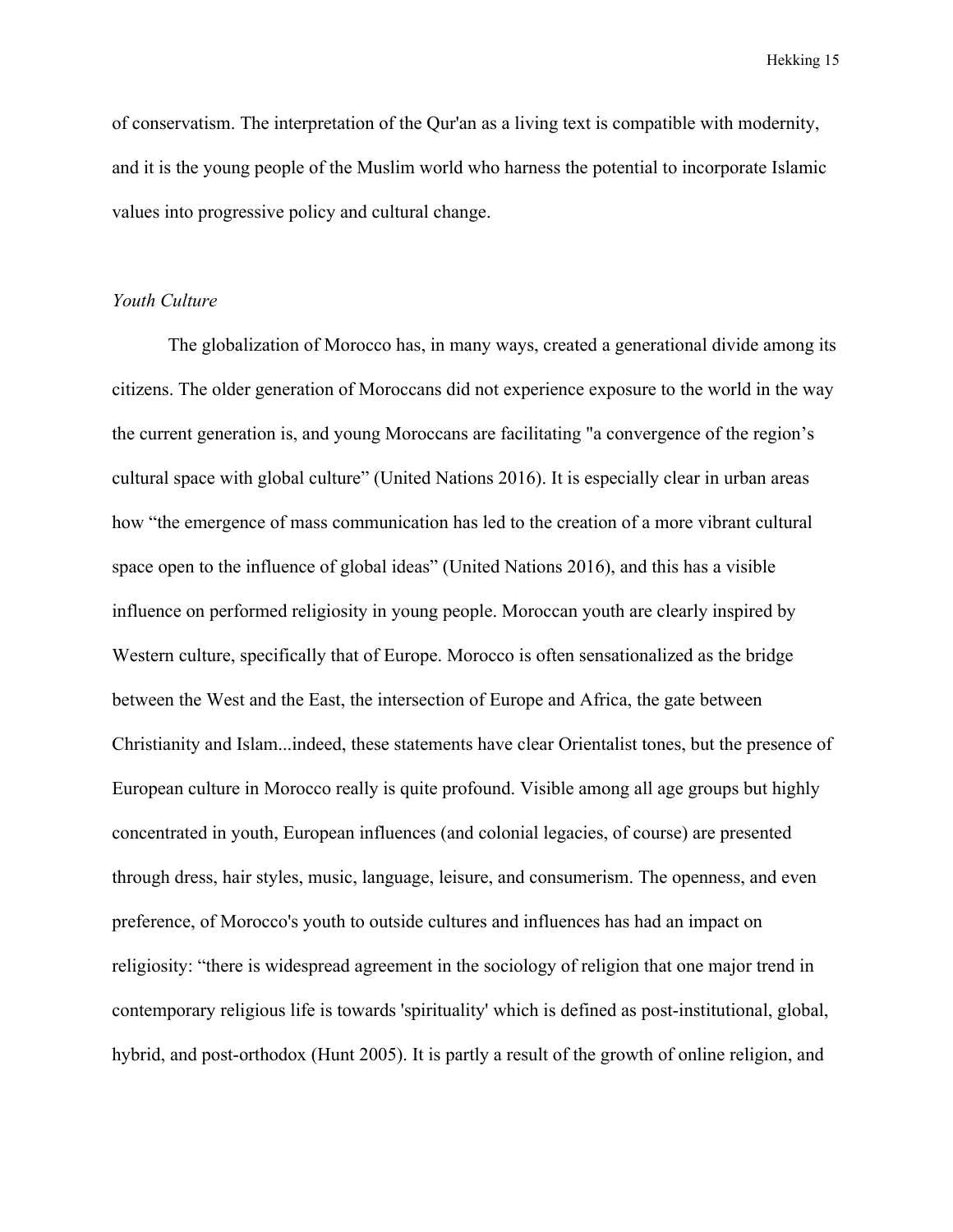partly a consequence of consumer youth cultures that have an experimental attitude towards religion (Hulsether 2000)" (Turner 2010).

#### *Individuation and Religious Identity*

Individuation describes how people ameliorate the conflict between one's natural inclination towards individuality and the desire for membership to a larger social group: "the interiority of the group serves as a zone of participation for the individual. And it is through it that the individuated individual remains inextricably attached to the pre-individual (obviously, pre-societal) reality" (Scott 2014). By identifying with Islam, the religion of the surrounding society, but by doing so in a way that deviates from what is standard, Moroccan youth are navigating the formation of their religious identities through new individuation processes. They become separate individuals and pursue their own ideas about faith and devotion while still maintaining ties to greater society through the shared embrace of Islam as God's most perfect religion.

Surveys and statistics of Moroccan youth claim that "although religion seems to be practiced more by older generations, Moroccan society is witnessing a striking 'return to religiosity' as religion becomes more political and more dominant in the lives of the youth" (Bekkaoui, Laremont & Rddad 2011). It is true that Moroccan youth highly value religion, seeing it as an important part of identity, but for a lot of young people, "the strength of religiosity is not the main determinant of identification" (United Nations 2016). Overall, they tend to be less pious than their elders. Piety refers to an expression of religiosity and involves more visits to places of worship and listening to sermons (United Nations 2016). Moroccan mosques are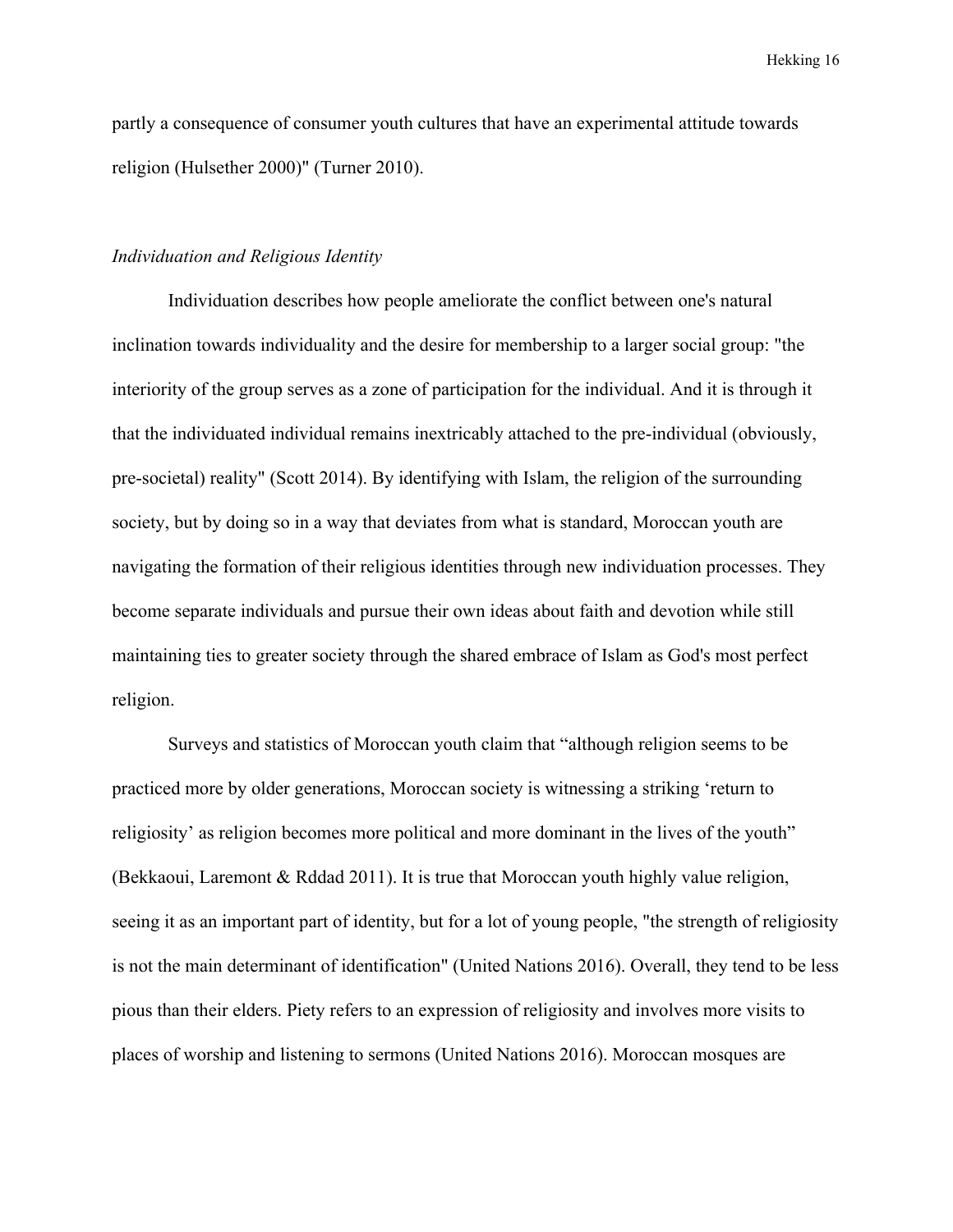dominated by older men, and I have noticed that many older men who cannot go to the mosque at times of prayer, such as shopkeepers, will stop what they're doing to pray on time regardless of where they are. In contrast, young people do not seem to be as concerned about strictly abiding by the ritualistic aspects of Islam, even if their convictions mirror those of the older generations. Individualized Islam emphasizes a personal relationship with God, one that is not exclusively defined by physical practice or appearance, and consequently "the youth observe Islam generally as a quotidian practice above and beyond any ideological structures" (Bekkaoui, Laremont & Rddad 2011).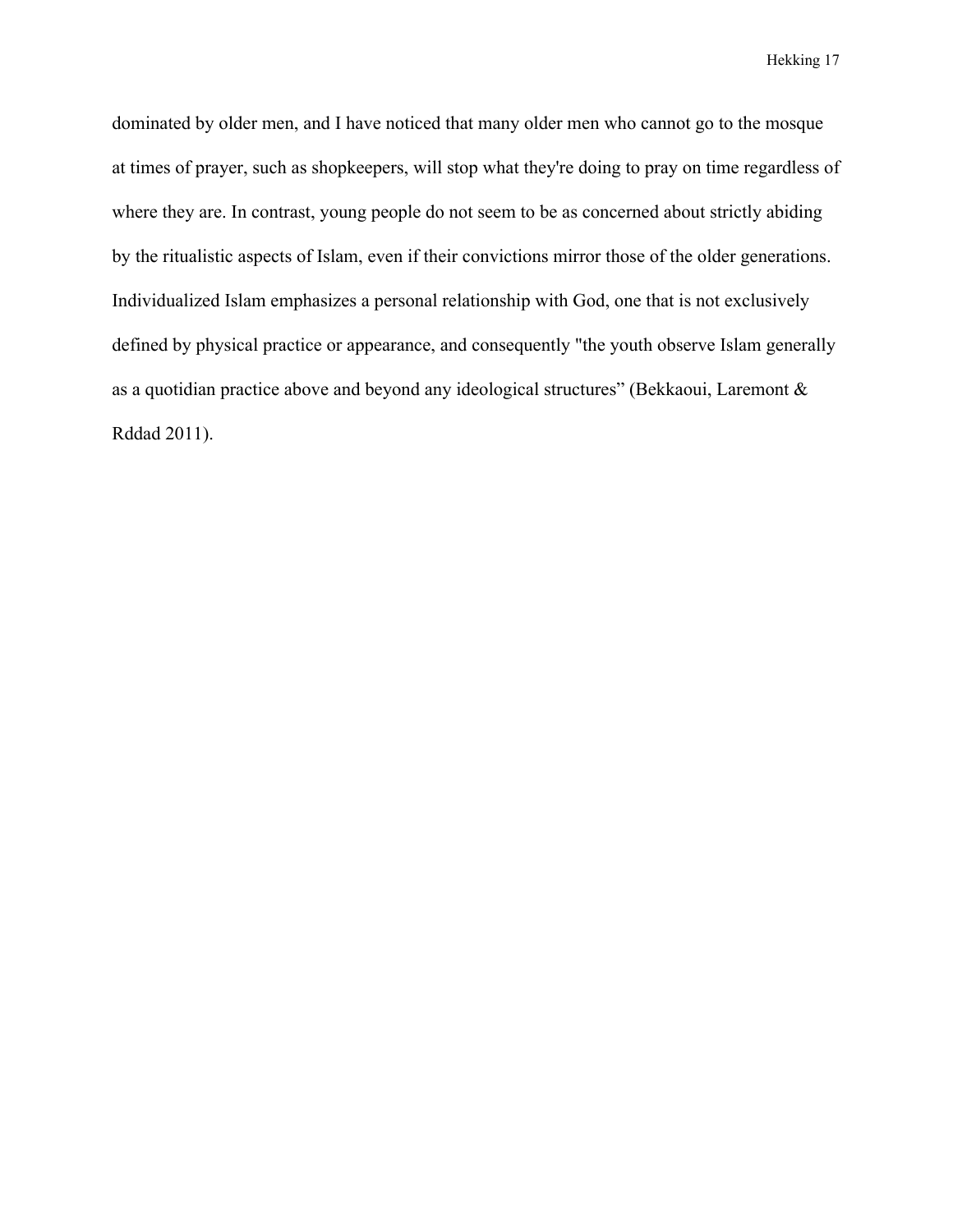#### **Methodology**

I began my independent research project with thorough literature analysis of subjects relevant to enhancing my comprehension of my topic. I consulted a variety of source types ranging from blog posts to academic journals in order to develop a well-rounded understanding of my topic. Long before I knew what I was going to pursue for this study, I wrote down observations of and questions about religious practices, and I referred to these notes and ideas throughout the process of researching my human subjects. In fact, some of the questions I had about the dynamics of my host family were indirectly answered by my subjects in their discussions of the generational divide in religious practices.

My subject population is men and women between the ages of 18 and 30 living in urban areas. I did not travel outside of Rabat for my research. Many live in cities which are not at the heart of Morocco's capital but still qualify as urban areas. All of my respondents are university students in a variety of academic fields, and although this occupation is not representative of all of Moroccan urban youth, university students are the most accessible for research. I was put in contact with many of these students through my advisor and my translator, and I also worked with personal connections I had made prior to the research period.

My engagement with my respondents occured by means of in-person interviews and through online surveys. My youth sample includes four men and four women. I interviewed four people in person and had four other people respond to the same questions online. Each respondent is a university student from an urban upbringing. For my engagement with the older generation, I only conducted one in-person interview with a married couple and inquired about their opinions on religiosity in Moroccan youth through my translator.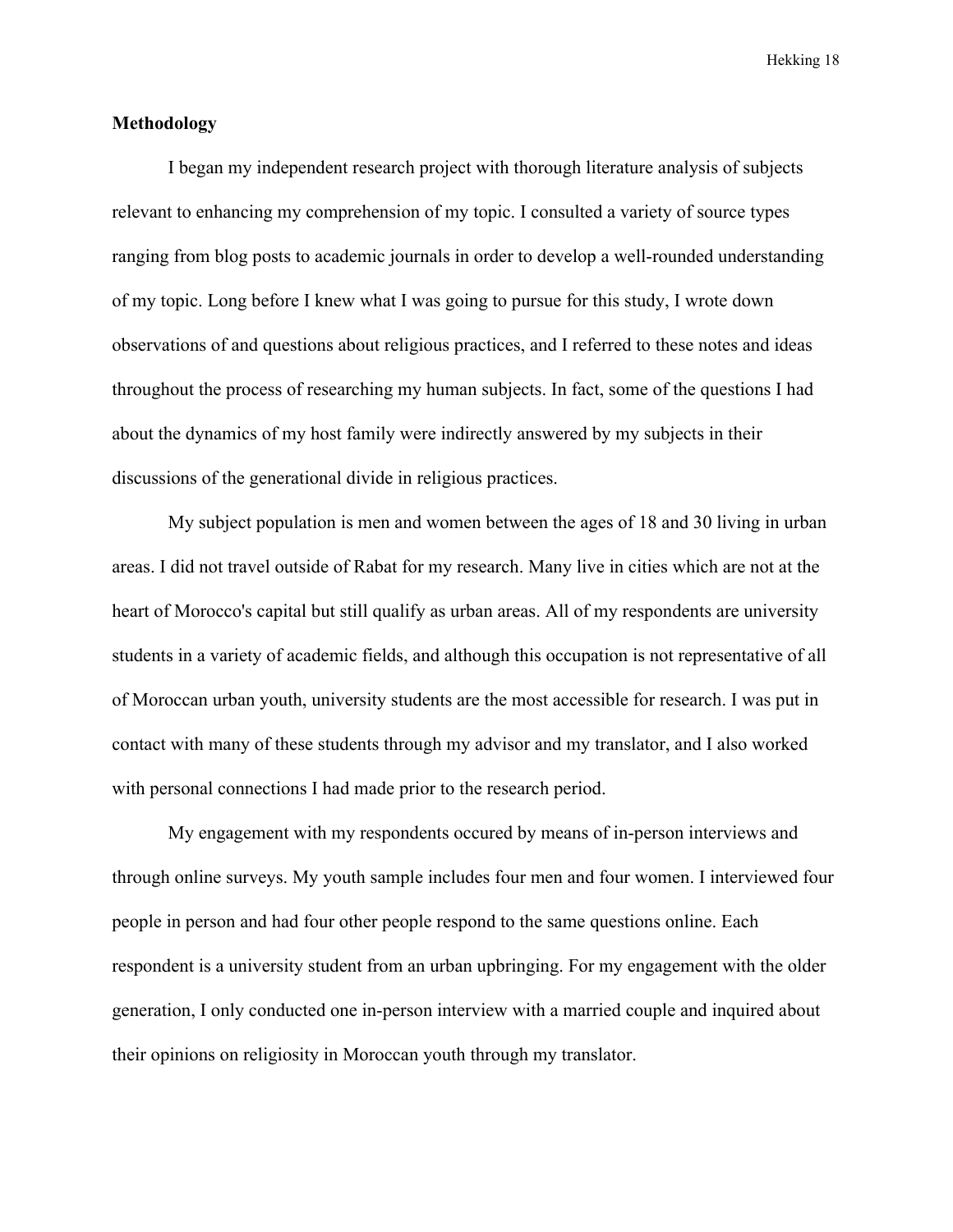For my study of young people, the in-person interviews were my preferred method of engagement. Three of them took place in English and one was conducted in Arabic through my translator. My one female interviewee chose to speak with me in English and consulted my translator when she needed to. Two of the male students I interviewed are fluent in English, but this did not guarantee that they would give me longer or more detailed responses than those provided by the non-English speaker or the student who is proficient in English but not fluent.

I used the survey method in order to gather a more diverse pool of responses in the short amount of time allotted, for meeting with eight university students individually requires more planning and coordinating schedules than I was capable of. The online surveys were completed by three female students and one male student, all in Arabic. The surveys were by no means less informative than the in-person interviews. Although it's possible that my survey respondents were less inclined to give more detailed answers since they were not being prompted by an interviewer, it is just as possible that the respondents felt more comfortable responding to the questions in greater detail as they can do so in private and on their own time.

Because I had spent so much time on the interviews and survey responses of my younger subjects, I did not speak with as many older people as I was hoping to. I only spoke to one married couple, and this was done through my translator. The discussion was rather informal but the couple was aware that I was asking them specific questions for my research project.

I found my methodology to be successful in completing my objectives. I believe I made the best use of my time by using the survey method for half of my youth subject population, and the survey also allowed me to engage with non-English speakers in a way that did not put as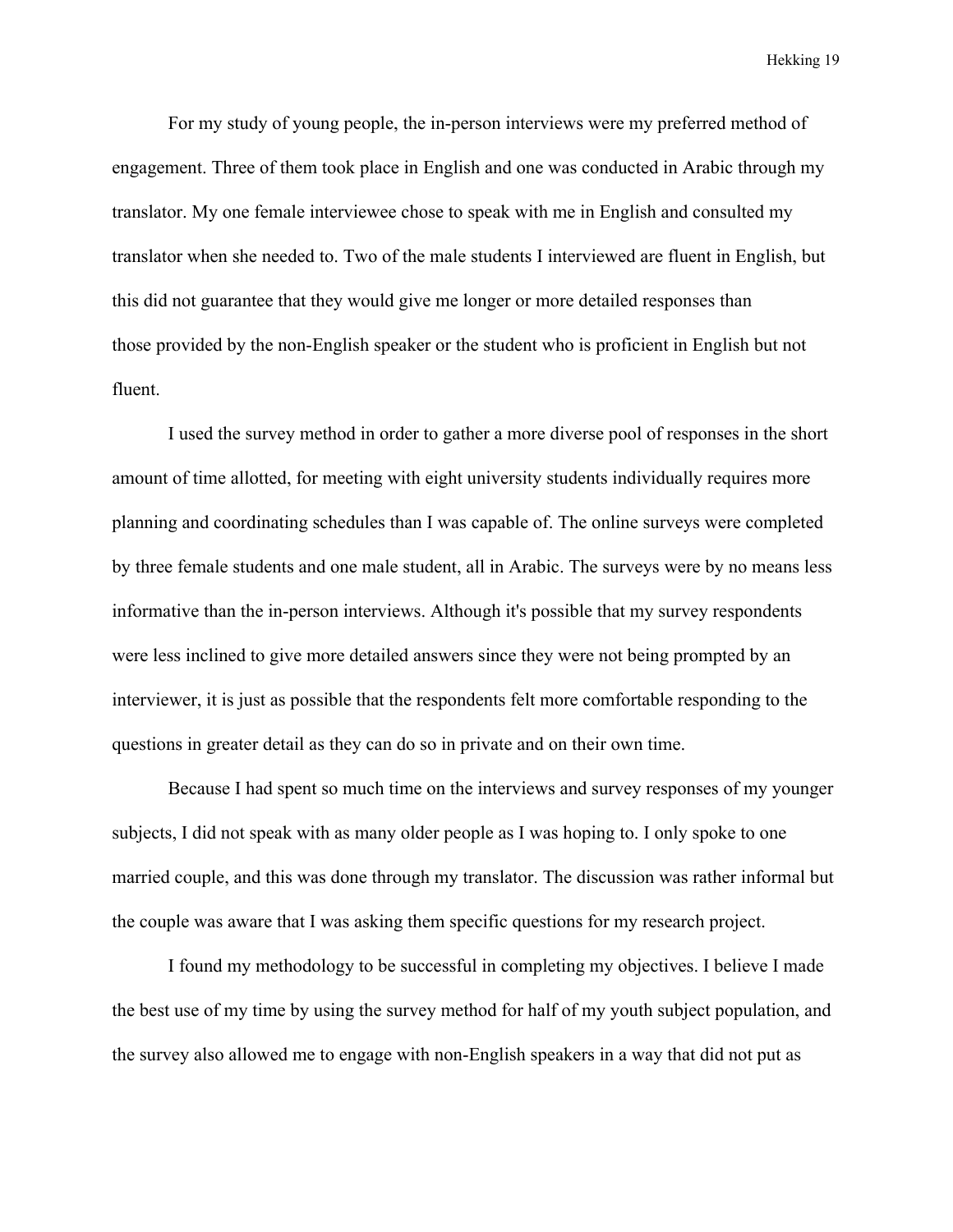much stress on my translator. Of course I would have preferred to speak with each of my subjects in person, but this was not feasible in the given time frame. I also would have liked more educational diversity in my subject population. I do not believe that uneducated youth would have any drastically different opinions about religious identity, but they may have had different ideas about the general culture of Moroccan youth. I am also somewhat disappointed that I was not able to focus more of my attention on the how the older generation of Moroccans perceives religiosity in youth, but my priority was clearly my youth subjects. Overall, I am satisfied with amount of people I was able to engage with during the short research period and the broad range of ideas and insights to which I have been exposed.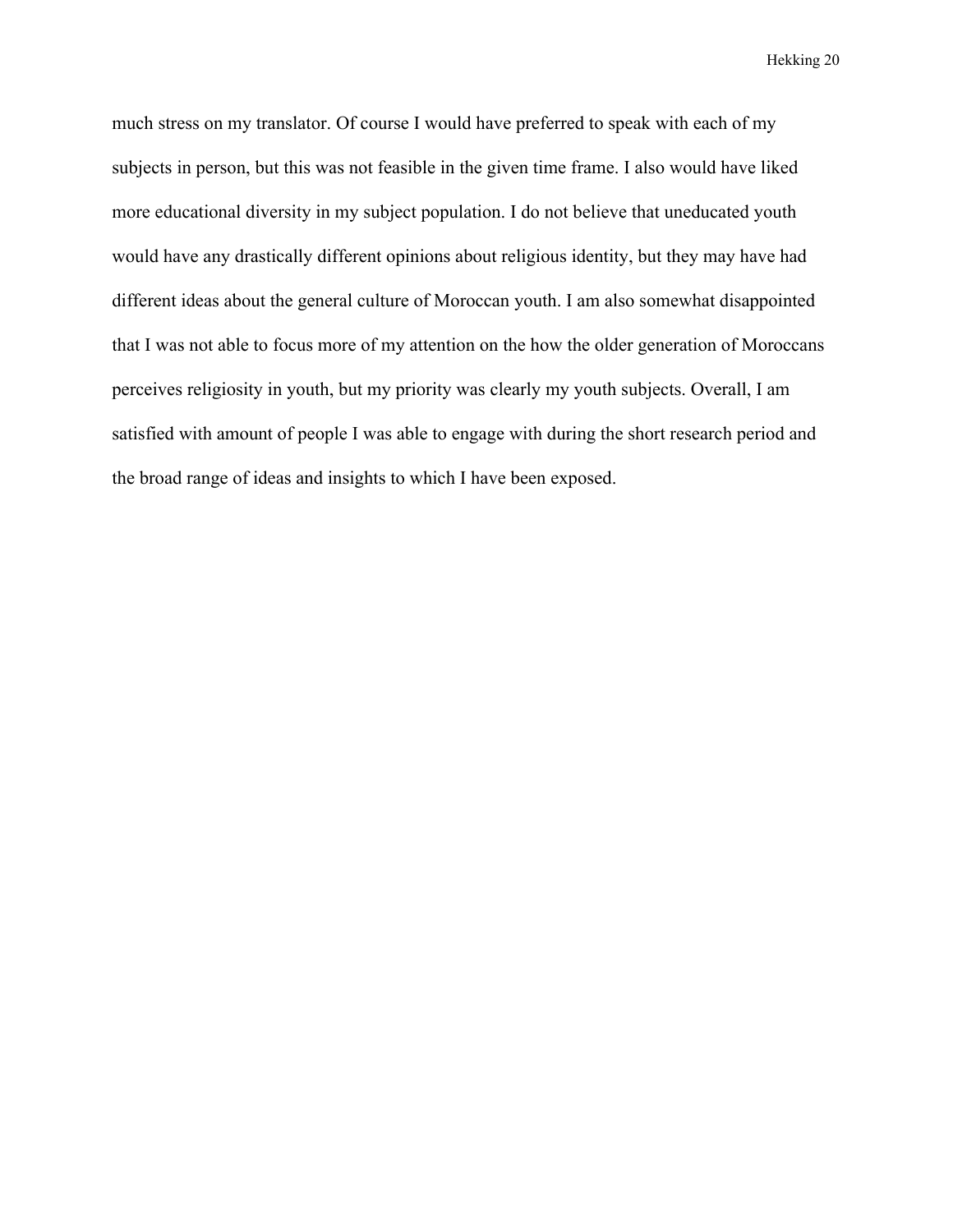#### **Findings**

 $\lq\lq\lq\lq\lq\lq\lq\lq\lq\lq$ 

T, 24, was my first interview and my first genuine discussion of religion with a Moroccan youth. Naturally, I was constantly finding myself surprised throughout the duration of our conversation. The surprise came as my own biases were challenged--I had made plenty of assumptions about him and his religious convictions based on his clothes, which were Western, and on his favorite pastimes, which include watching Western movies. These assumptions were quickly dismantled as we progressed in our discussion.

T was raised a Muslim and was exposed to certain religious habits by his father throughout his childhood. However, his parents never imposed religion on him. He told me that he is fully convinced of Islam by himself and that Moroccan culture did not influence the development of his religious identity, nor does he seek out the guidance of religious scientists. He described the biggest influence on his religious beliefs as simply observing the wonderful behavior of people during Ramadan.

For T, being a good Muslim means being good to the people around you and having a good relationship with God. His everyday religious practices include giving money to the poor and praying five times a day, and he often watches videos on YouTube that talk about Islam in a way that supports positive, uplifting thinking.

T thinks that most people his age share aspects of his religious identity, but he sees a big distinction in the overall religion of young people and the religion of older people in Morocco. "Older people are more religious," he said simply. "They pray more, their religious practices are different." Globalization has reconfigured Morocco's youth, according to T. He said that Moroccan youth are now like any other country's youth. "Everyone appears the same," he said of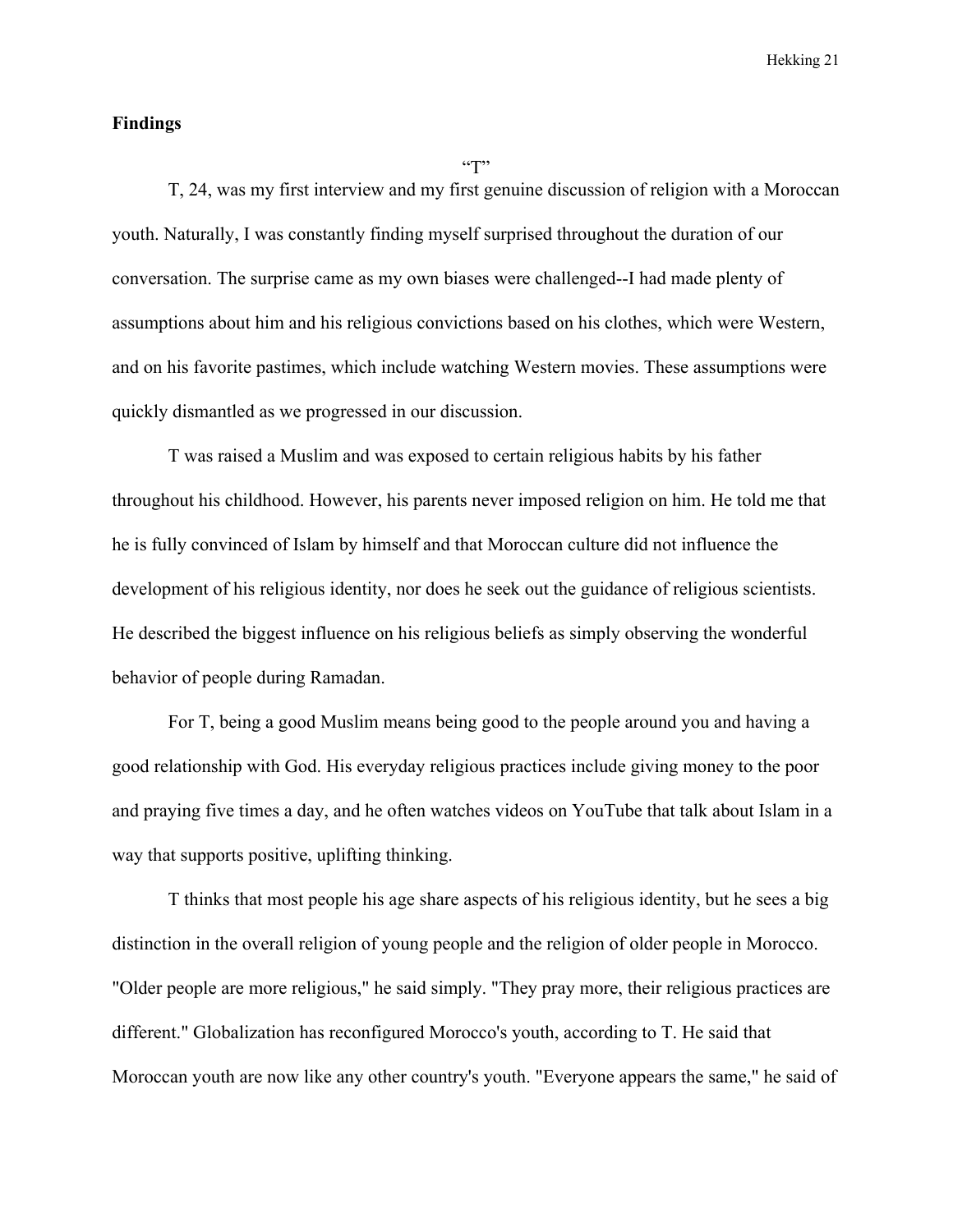young Moroccans. He also believes that global influences are erasing Moroccan culture, as youth are following the global trends and becoming more Western rather than preserving their own culture.

I argue that T is an active participant in this erasure of Moroccan culture, and because I know him personally outside of the context of this research project, I feel comfortable arguing this. T is very Western--he wears Western clothes, listens to Western music, and speaks English fluently. He has watched far more American movies than I have (and probably ever will), and although he told me that the media he consumes has no impacts on his religious beliefs, I think that his exposure to and embrace of Western culture and values has informed the way he views religion, specifically in terms of morality. I think T has adopted a more Western moral code that goes against some traditional Moroccan values. He incorporates this into his religion, which makes him an excellent case of individualized Islam as a product of globalization.

### " $\gamma$ " $\chi$ " $Z$ "

J and Z are two female sociology students attending university in Rabat. J's interview was conducted in English, and Z completed a survey in Arabic. Though both pious, hijab-wearing young women with similar beliefs and daily practices, Z and J have had very different experiences with Islam that have shaped their perceptions of religiosity in Morocco.

When I asked J to describe her religious identity, she laughed, pointed to her hijab, and said "isn't it obvious?" She told me that she can't live without Islam or imagine life without prayer—religion is in her spirit. "Islam is my happiness, my life…myself."

J told me that she came to her beliefs own her own, primarily through modes of independent scholarly research. Her parents never told her to act a certain way or perform certain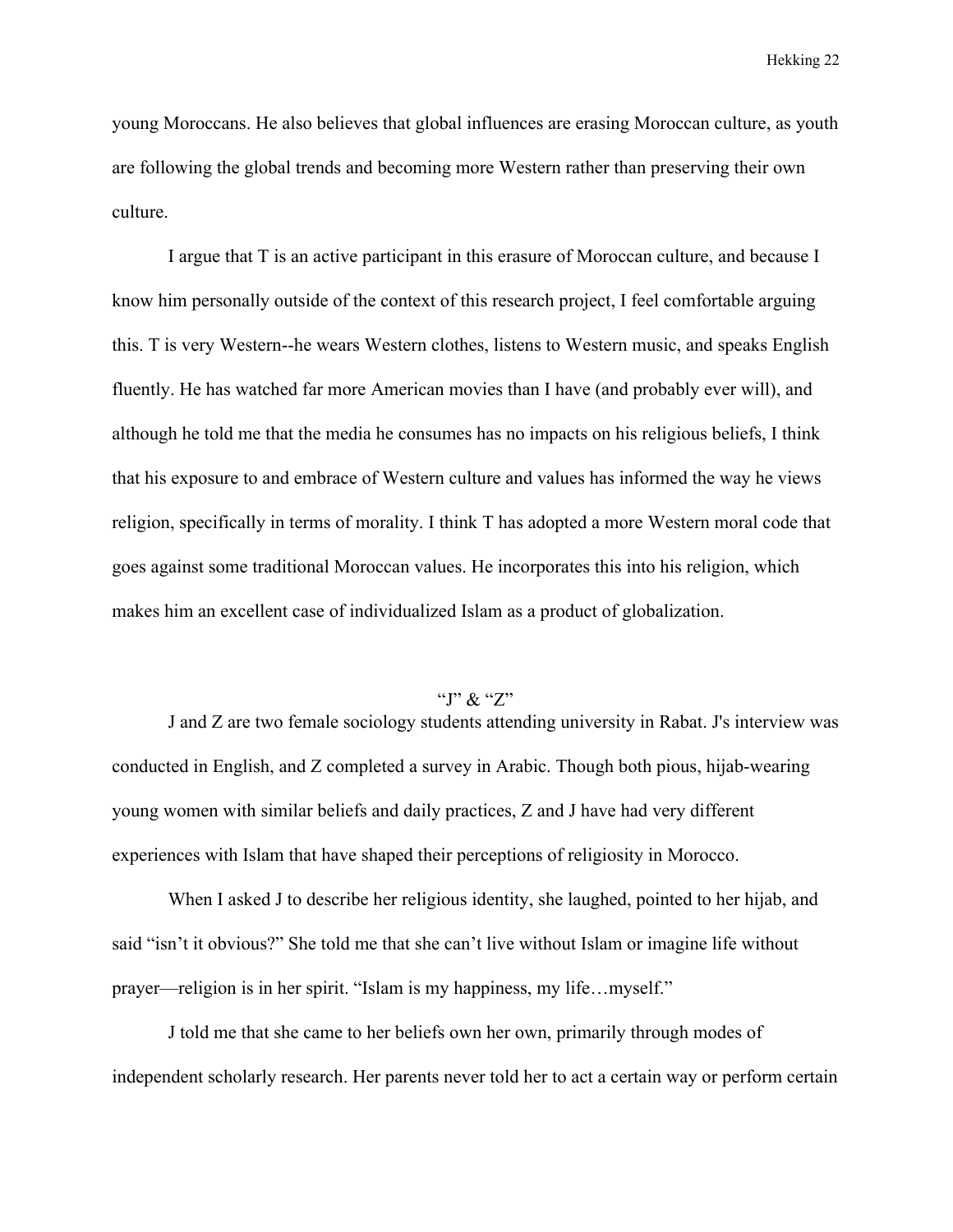religious duties, and she told me that they have no influence on her individual ideas about religion. Consequently, J believes religion, particularly Islam, is easy, as "everything is a choice you make for yourself." She and her family are equal in their religious beliefs but differ in practices, but this is quite common in Morocco, according to J. "In any house, there is a difference between the practices of the parents and the practices of the children."

The physical aspects of Islam are very important in J's personal practice of Islam. She made the decision to wear the hijab despite the disapproval of her parents, and it "feels great!" She also prays daily, gives to the poor, and fasts on Mondays and Thursdays. She also described visiting relatives as a cultural practice that carries religious value. Being a good Muslim, in J's opinion, requires honesty, speaking with good intentions, communicating with people, and wishing the best for others. J admitted that it is hard to always be good to other people, but she strives to follow these moral guidelines as much as possible.

For Z, however, religion is not a part of her identity. "I think it is necessary for me to be religious because it is something we need in our life like eating and drinking." She describes herself as having a body that needs food and water, a mind that needs science, and a soul that needs Islam. "I think there is no relation between my identity and my religion. I can describe [my identity] as a human being...completely devoid of any subordination."

Similar to J, Z believes that being a good Muslim includes showing respect and kindness to other people, which she sees as forms of religiosity that she displays in her everyday life. "My relationship with Allah should never stop," she says of her daily practices. She also places importance on praying on time and tries to read the Quran every day. Z has the same religious beliefs as her family, and unlike J, Z's family has a strong influence on her personal practice of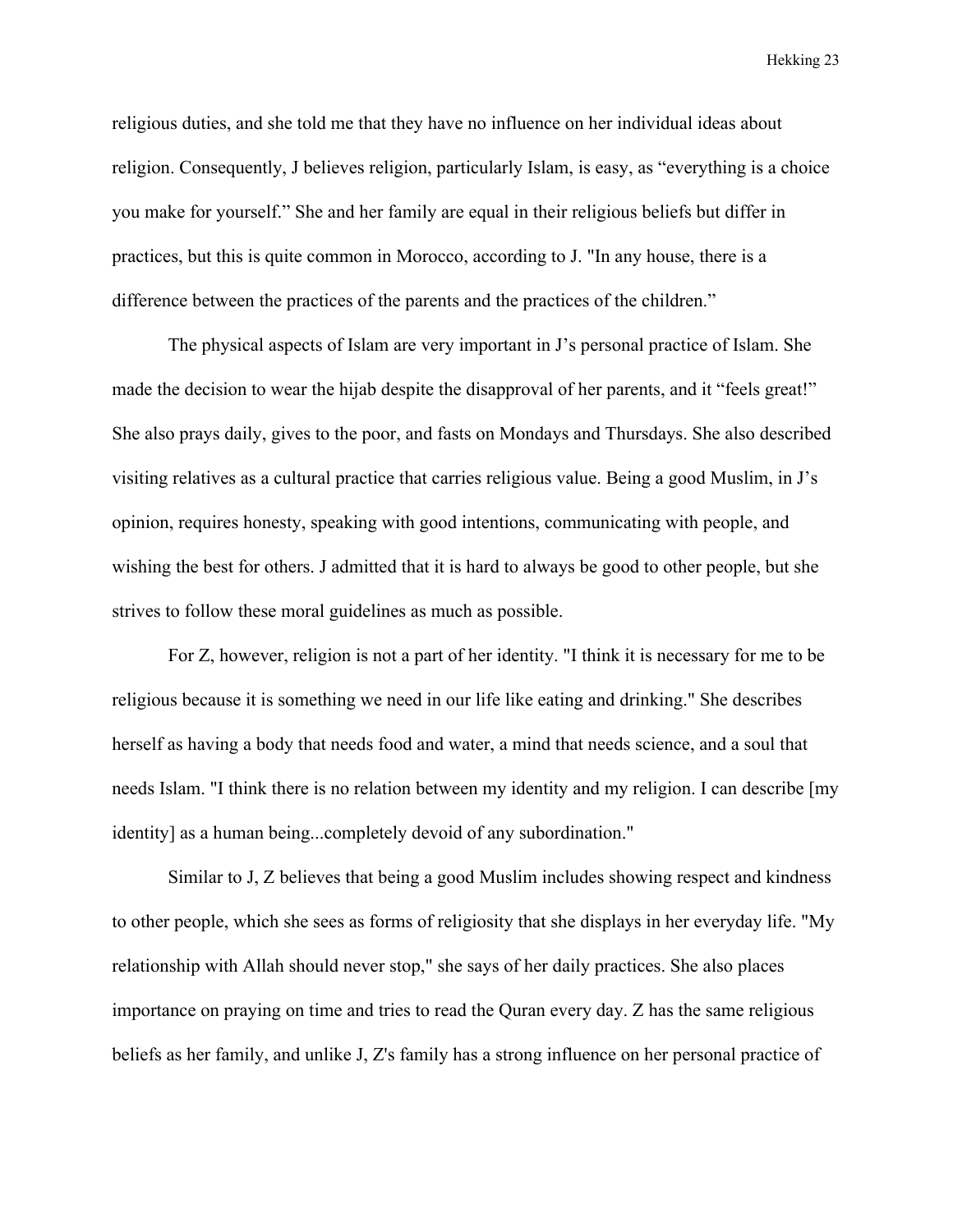religion. Her parents taught her how to pray and how to be a good person, and emphasized the importance of praying on time. She attributes many of her current religious ideas to the guidance of her parents, and consults her brother, who is a Faqih, if she needs any insights about Islam. Z does not look to religious scientists for guidance or knowledge, as her only role model is the Prophet Mohammed.

Although Z recognizes a difference in practice between herself and her parents, she does not see this as a factor of age. Her parents are adamant about praying on time, but Z is unable to always do this because of her classes. In general, she sees no difference between the religious practices of Moroccan youth and those of the older generation. This is in stark contrast to J, who believes that young people care less about religion. "Society is changing. It will be difficult to build a good society in the future. They take, they don't give," J said of Moroccan youth. J argued that parents are not imposing religion on their children--a child is more often told to be a good person than to be a good Muslim, and there is more emphasis placed on excelling in studies than on being pious. Additionally, J believes that young people are more interested in fashion, traveling, relationships than religion. They want "just to live" as they please, not by following any particular set of religious values.

A likely explanation of these clear differences in thought is the difference in upbringing of J and Z. While Z was heavily influenced by her parents, J had the freedom to seek out Islam independently. This may explain why J identified a difference between the religiosity of youth and their elders, as her familial structure does not include religious conformity. Neither believe that the media they consume has had any impact on their religious views, but I can say with confidence that J's connection to the outside world and its abundance of scholarly resources on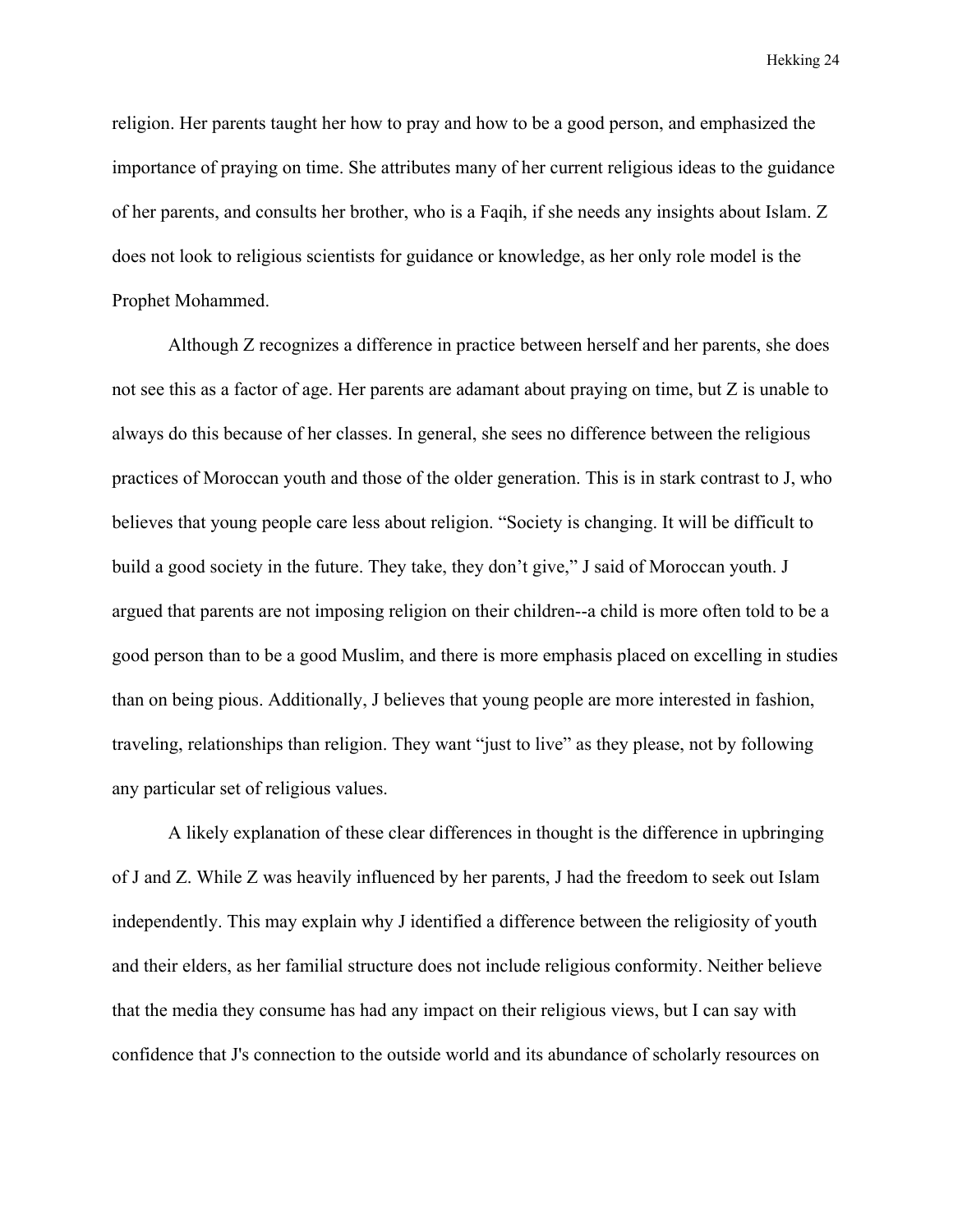Islamic ideas and principles has shaped her experience with religion and has had lasting impacts on her perceptions of religiosity.

## "D"  $\&$  "A"

D, 21 and A, 19 are siblings living in Temara and attending university in Rabat. Their shared upbringing has produced similar experiences with and perceptions of Islam, but I was surprised by the difference in their views of Moroccan youth. D's interview was conducted in Arabic, and A's survey was completed in Arabic as well.

D sees Islam as "the perfect way for the perfect life. Islam is the most perfect religion in human history. It brings peace and you give all your soul to Allah and the people around you." Being a good Muslim means striving to do what is commanded by God and by following the Prophet Muhammad, in D's opinion. His sister A stressed the importance of commitment to religious rules in order to avoid taboos. The most important religious principles to the siblings are praying and fasting, as well as forgiveness, kindness, and helping others by giving money to the poor. D and A both attributed the development of their religious identities primarily to societal influences, but also acknowledged the morals instilled in them by their parents. D received many of his religious ideas from his grandfather, with whom he spent much of his childhood. A says that many of her religious ideas came from her independent reading, research, and follow-up of religious programs. Her greatest influence has been the Quran itself, and the siblings both consider several religious scientists to be models for their beliefs and practices.

Both D and A point out the differences between their daily practices and those of their parents. D admitted that he only prays when he is in the mood to, whereas his parents pray every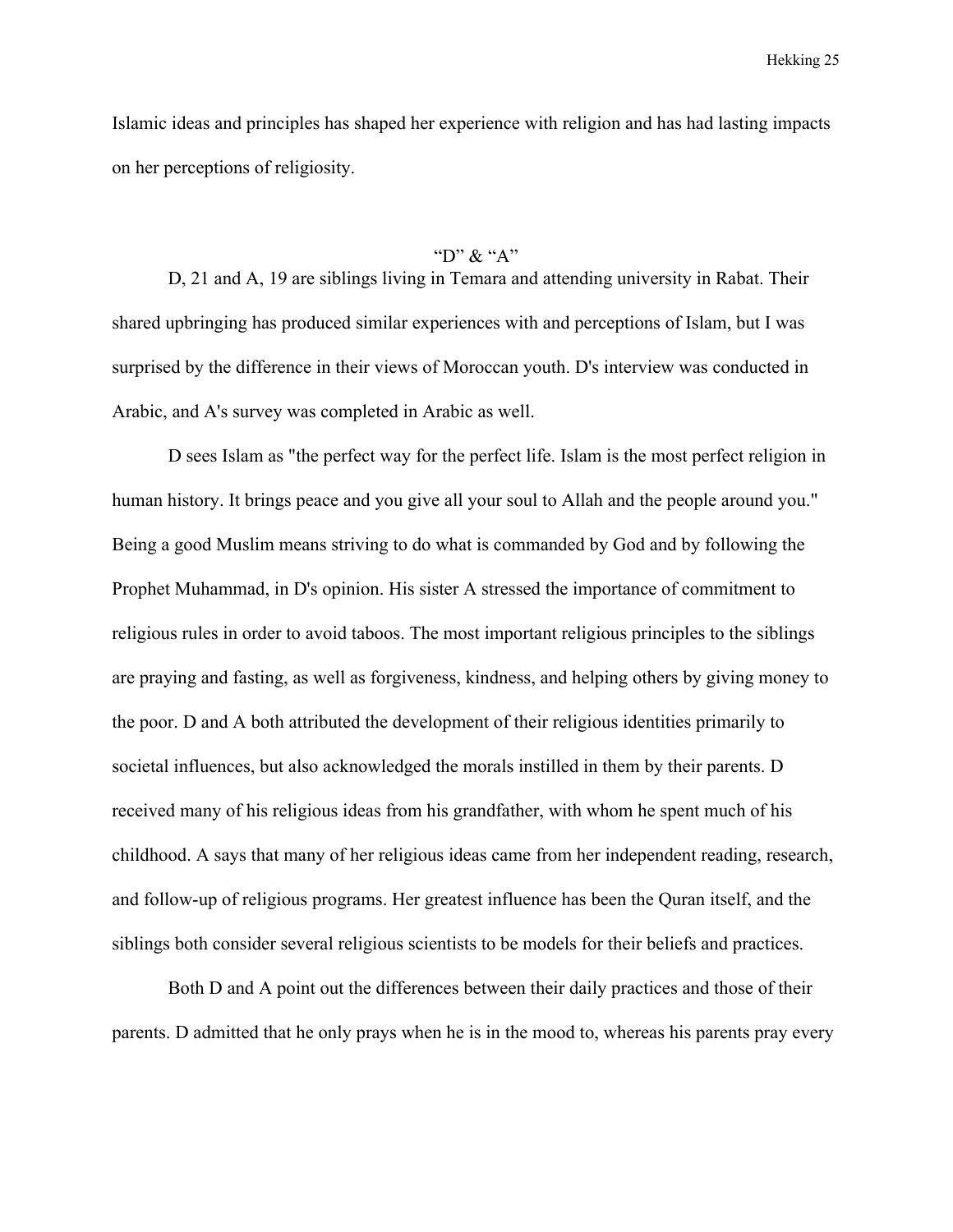day on time. A also believes that she is less committed to physical practices than her parents, and describes this as unfortunate.

Despite their shared religious experiences and beliefs, D and A have very different ideas about the religiosity of Moroccan youth. A does not see a distinction between the religion of youth and old people, and she believes that all Muslims of her age share her religious beliefs and practices: "I am sure that all young people, or most of them, have the same Islamic convictions and know the halal and the haraam." Proof of this, she believes, is illustrated during Ramadan, when all young people are fasting. "There are no different theories. Our religion is clear," she responded when asked about the differences in religious views between generations.

In contrast, D believes that Moroccan youth are moving away from Islam. "They are more open-minded than the older generation," he said of Moroccan youth. Unlike his sister, D sees a generational difference in the practice of Islam in Morocco. "The older generation cares more about religious beliefs and they perform more everyday practices, such as praying and giving money to the poor. The new generation does not place as much emphasis on these things."

I believe that D and A are two fascinating cases of individualized Islam. Growing up in the same household, with the same familial influences and similar societal pressures, it is interesting to see how different they are from one another in terms of their religious practices. D has manufactured his Islam to be a "low-intensity" commitment and has no qualms about this, while A strives to be as religious as her father. D is not very concerned about the ritualistic aspects of Islam, whereas A prioritizes Quranic rules. I lack a concrete explanation of these differences, as our language barrier leaves me unable to thoroughly communicate with D and A, but I was excited to see such individuality in their responses. I think it would be a reach to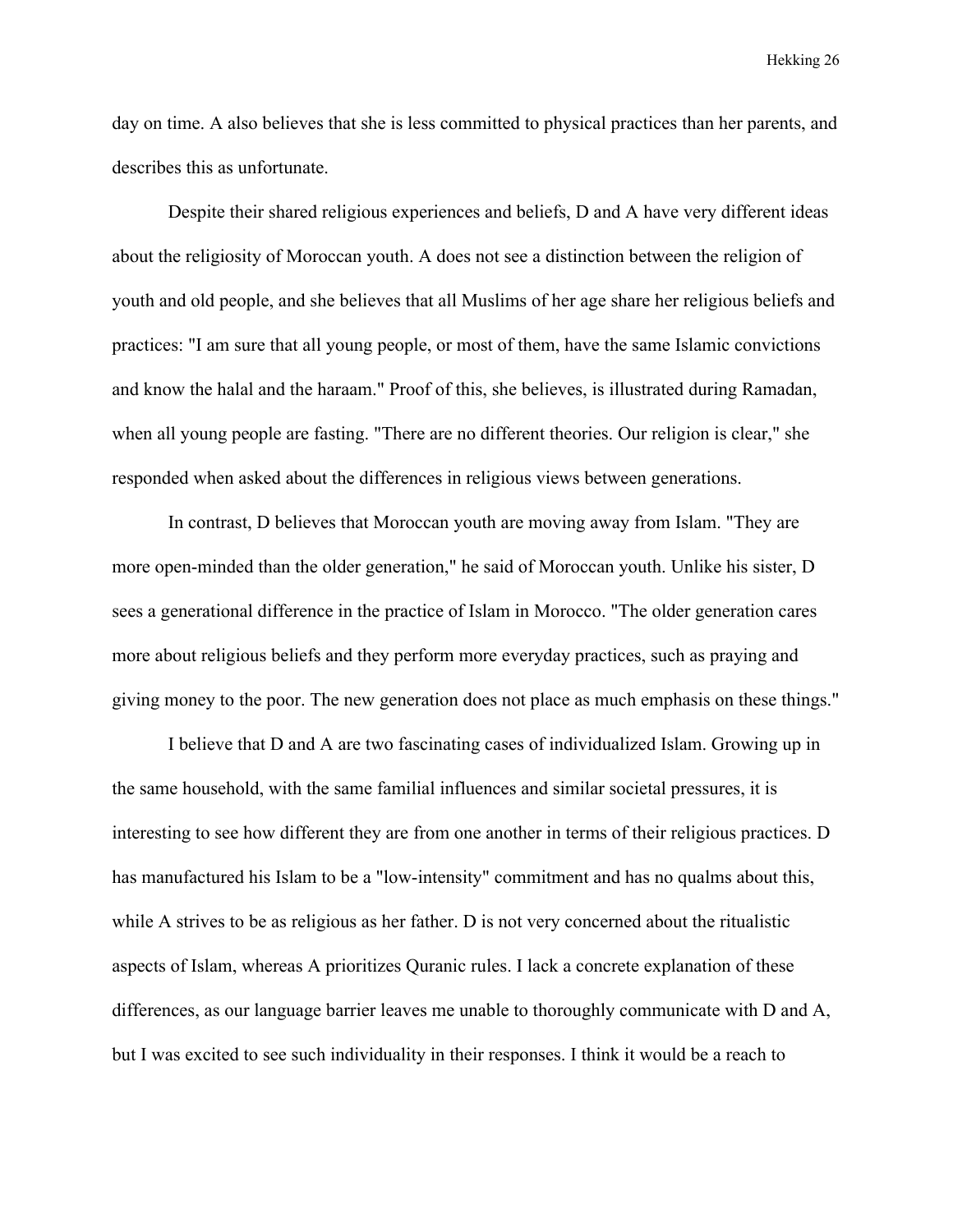directly connect their religious beliefs to the external factors of technology and trade, but certainly individualized Islam as a product of cultural globalization is evident here.

#### $``S"$

S, 24 of Temara is the only respondent who fully acknowledged how media and technology have impacted her ideas of religion, which I found to be compelling. Her religious identity was developed through her family teaching her about Islam throughout her childhood, as well as through school and societal influences. She describes no difference between her practices and those of her parents, except she wears the hijab while her mother does not. All influences on her personal daily practice of religion come from the Qur'an and from what the Prophet Mohammed said and did in his life.

Similar to Z and A, S does not see a difference between the religion of young people and the religion of older people. Although she describes the culture of Moroccan youth as "bad," she also believes that other people her age share aspects of her religious identity and that "religious youths have the same beliefs as the older generation."

When asked about the formation of her own religious ideas, she said that in addition to the influence of her parents and society, she reads and follows Islamic pages on social media. She follows people who talk about Islam and enjoys hijab-styling tutorials. "I got many ideas and information about Islam from social media," she said, such as the way to wear the hijab. She also said that her religious media consumption helps her to notice and correct mistakes in her own practices.

S's case is a good example of how media and technology can reconfigure the means by which many young people are exposed to religion. S uses online resources to reinforce the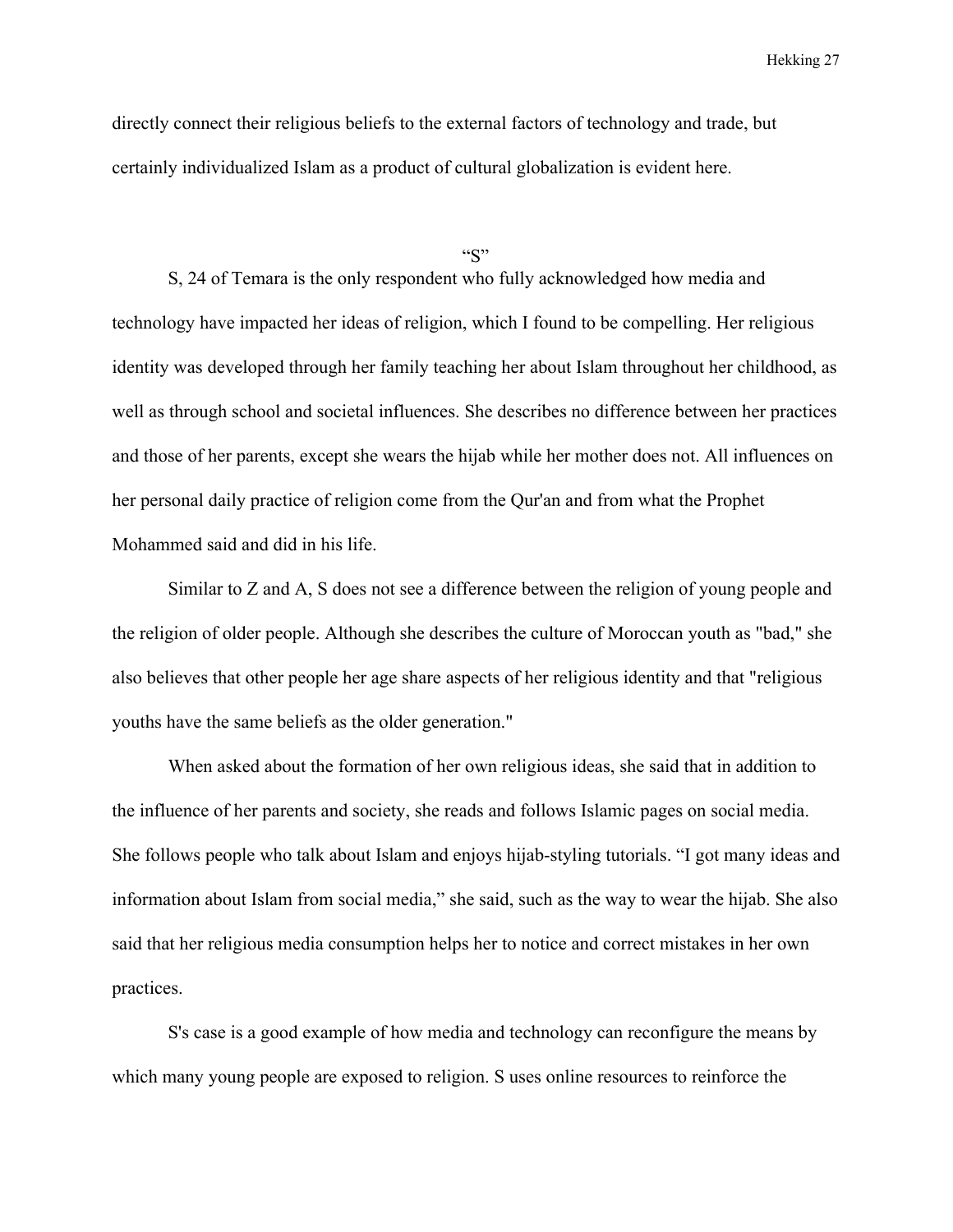Islamic values and principles she adopted throughout her life, and refers to certain media outlets to help strengthen her daily practices. She exercises individual agency in forming religious ideas through her use of resources and personal reflection, and it is clear how globalization has facilitated this process.

#### $~\rm{``B''}$

B is a 28 year-old university student who has a lot of ideas about religion and actively writes about a variety of topics online. Regarding religious identity, B refers to himself as "normal," in that he performs his religious duties but he is not strict about doing so. He values openness to the rest of the religious books and religious thought which attempts to move away from jurisprudence and heritage in favor of social sciences and academia.

B sees himself as more free from the restrictions of fatwas and the opinions of jurists and elders than his family is. He is not as strict as his family members in his religion and seeks out more rational religious practices. Although his introduction to Islam was initially by virtue of culture and inheritance, he later began pursuing religious truths independently. Many of B's religious ideas have come from learning about social sciences and by reading the works of great thinkers such as Abed Al-Jabri, Hisham Gujait, and Mohammed Arkoun. He also took some religious ideas from the media, such as "rationality and delineation of all the books of jurisprudence and heritage, and the need to match the content [of the Quran] with the [current time period]."

In B's opinion, there is a visible generational difference of religion in Morocco. He says that youth are generally non-compliant with the strict requirements of religious practices, and that "young people are more inclined to liberalize and 'modernize' practices." He is a clear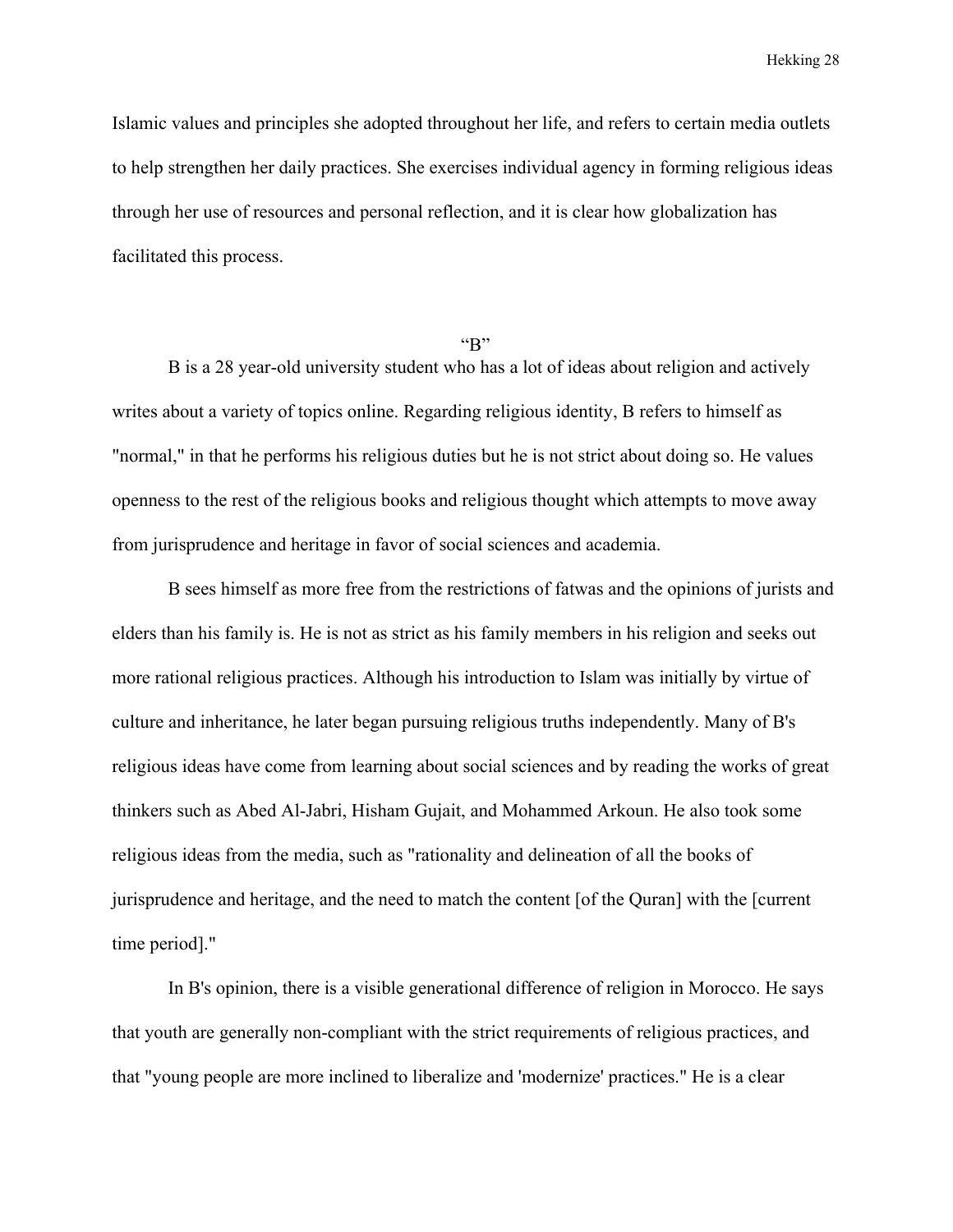example of this tendency, especially given that most of his religious ideas developed through independent inquiry. The process of independently researching and analyzing religious principles and thought has allowed him to manufacture his individualized Islam, which in his case, is a product of the globalization of knowledge and technology.

#### $\lq N$ "

This next interview was by far the longest, lasting more than two hours, and I am grateful for the insight I was provided with by N, a 25 year-old university student.

N describes himself as above average in his level of religious commitment, and a Muslim by birth. For many like N, the transmission of religion is informal and inherited. When religion is part of the tradition and culture, young people observe the religion of society and accept it as their own. In Morocco, religion is omnipresent--there is a mosque on every corner, a sermon every Friday, religious language in media outlets, etc. In the Moroccan context, religion is something that one is born into.

N lived in Algeria from ages 10 to 16, so when he moved to Morocco, he felt like he had to start his life over. During this transition period he searched for his identity and analyzed himself, and found solace in books which helped him to understand the religious values he had grown up with.

Regarding differences in religious practices between him and his parents, N told me that his parents do more "religious stuff" because of their position in the family. The parents generally have more responsibilities. For example, his father is in charge of preparing for the sheep holiday, a religious celebration. As the man of the household, his father is also responsible for giving a certain amount of money to charity each year. Additionally, he is obligated to pay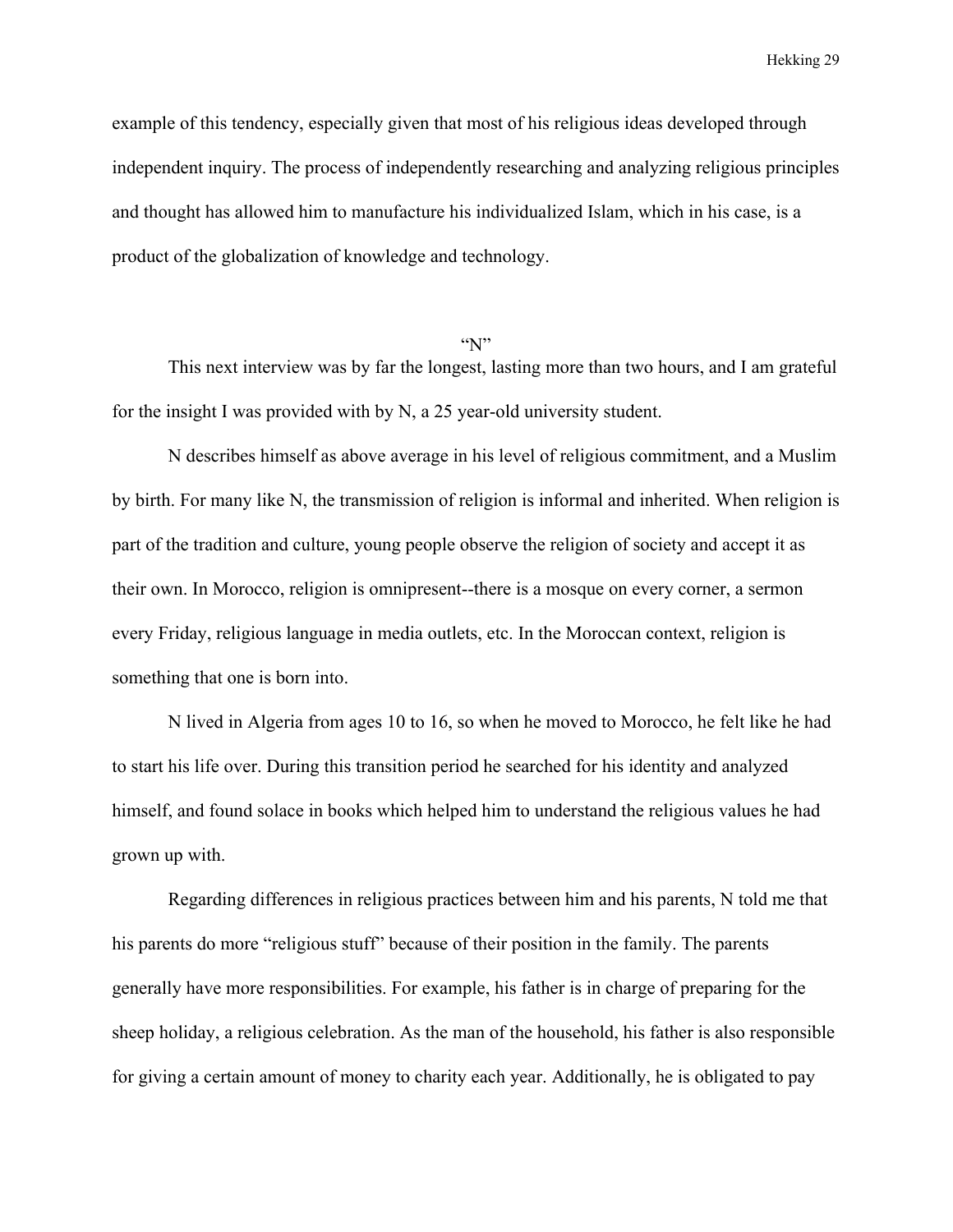visits to relatives, and encourages N to come with him when he does so. In terms of everyday religious practices, however, N believes he and his parents generally do the same thing. Although his parents and did not have much overt influence on his religiosity, N mused that perhaps "all parents, to some extent, have influence, whether it's direct or indirect."

Regarding religion in the media, N argues that "there are not enough religious shows circulating to educate people, to give them authentic values." While there are a lot of good religious television programs aired during Ramadan, religion is not present enough in the media.

N believes that Moroccan youth are less conservative because of the ways in which social media and globalization produce a mixture of identity--lots of youth have identity crises as their cultural roots and global influences clash. "If you don't produce your image, others will produce it for you." The power struggle between the "dominant" and "weak" cultures plays out in economy, politics, military, and the media. "America is everywhere," he says, and "youth don't fight to understand their Moroccan identity." Some of them don't care about Moroccan culture, and N referred to this as an educational problem in which both elders and the school system are at fault. He told me that urban parents don't really try to implement identity in their children, and that values are stronger in rural areas where people tend to stay more faithful to their religious and cultural identities. He argued that every generation is getting worse in terms of overall respect for others. However, N does not see much difference among youth in religious practice--everyone does the same thing because "no one argues with the basics." The religious differences among youth are theoretical. However, N sees a significant difference between the religion of youth and the religion of the older generation. "This generation does less," he says. Views on alcohol and drugs are less strict in youth because there is this idea among young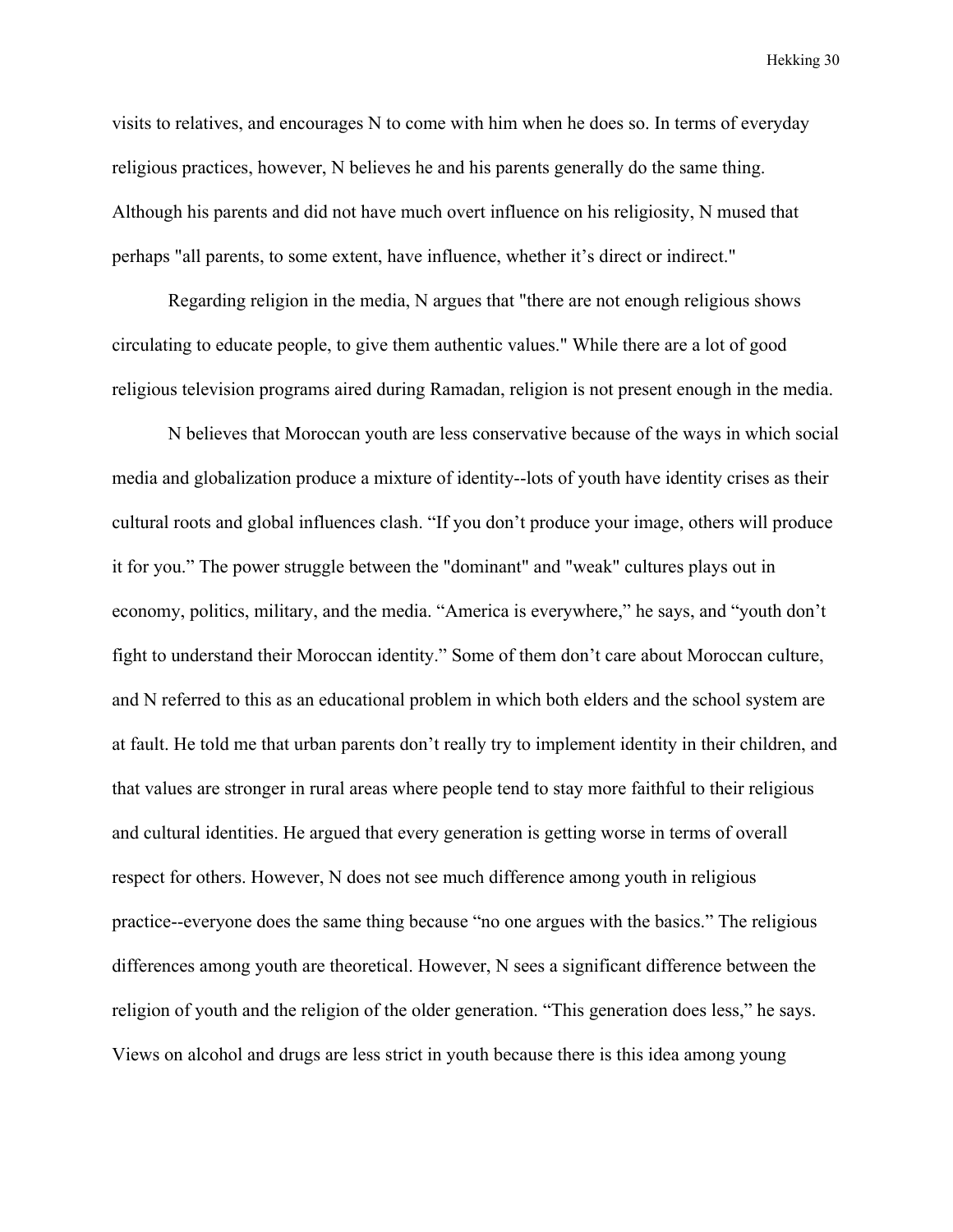people that other individuals are free to choose to do the "wrong thing." Older people, on the other hand, care more about influences and do not condone others doing the "wrong thing." The dress codes are different between generations as well. N believes that modesty is not important to young people even if they are religious. For example, a young woman in a hijab may not necessarily be dressing modestly, which makes an interesting case for how individuation is manifested in clothing choices. It is clear that young Moroccans are heavily influenced by Western fashion, particularly young men. In every part of Morocco I've been to, including rural areas, I see young men in the same repeated styles of Western dress. These styles are commonplace throughout the country and they illustrate how young people are embodying new cultural influences and expressing their identity in ways that deviate from those of the older generation. Young women who dress "immodestly" do so because they prefer newer clothing styles over traditional dress. This distinct break from tradition in the form of clothing is quite profound in Morocco.

According to N, older people have a stronger sense of identity because of the period they grew up in. The previous generation of Moroccans did not experience the influences of globalization due to the lack of TV and internet access. They tend to have stronger beliefs but this doesn't necessarily mean they are more informed, N argues. Youth are generally more informed and educated about religion due to increased resource accessibility, which is why there is greater variety in belief and practice among young people. However, he thinks that half of young people don't care about religion, and this is visible in the disparity between belief and action. The universal idea that youth is fleeting is present in young Moroccans, who chose to do what they want instead of allowing religion to restrict them.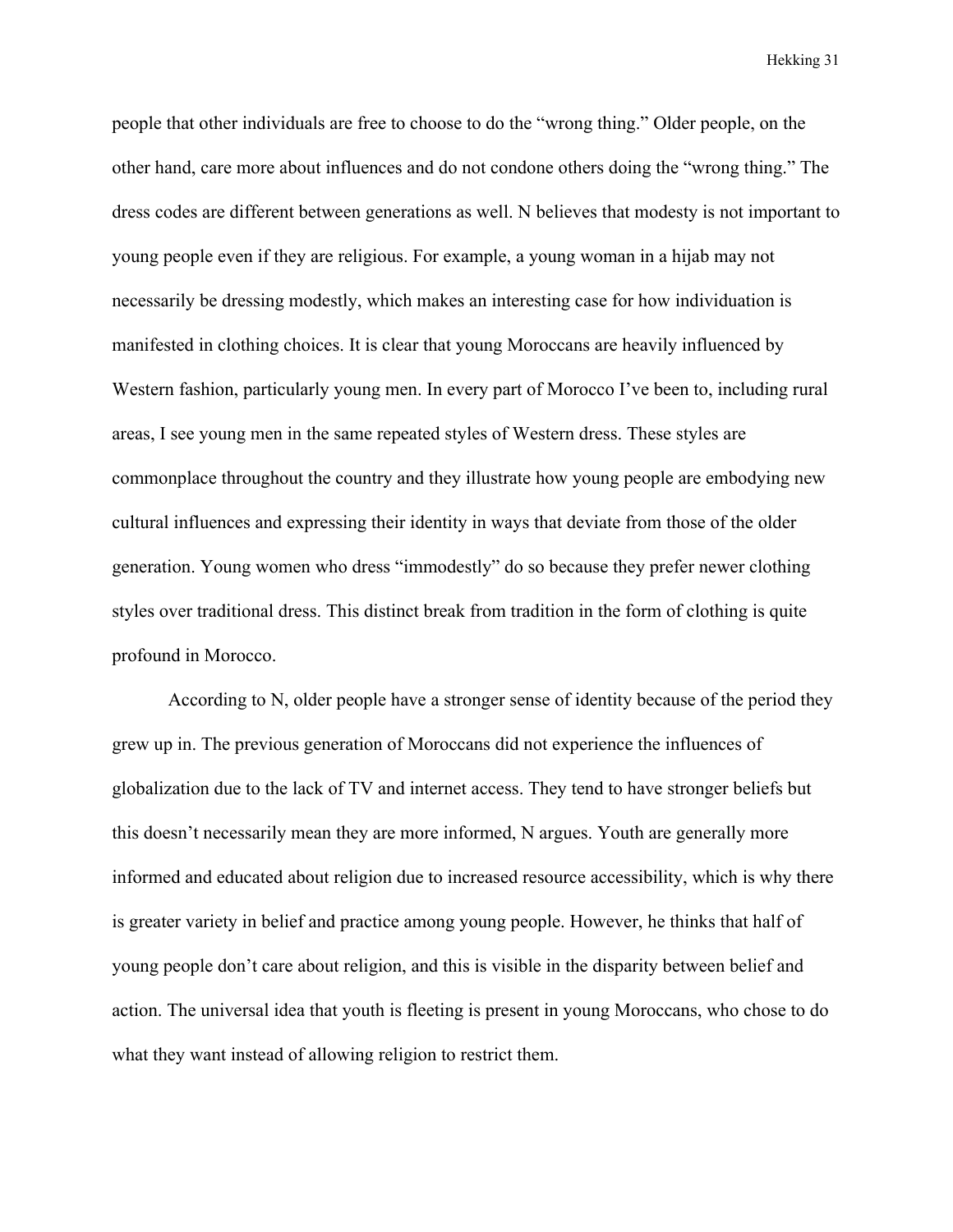As a cultural studies major, N follows everything from news, politics, and movies to the NBA. He follows a few religious figures but says they are not very active. Most of N's time spent on social media is dedicated to the maintenance of his popular movie page on Facebook. N is alway exposed to outside cultural influences through his studies and in his leisure activities, and I believe this is why he is so accepting of other worldviews while still holding onto his own identity. He is a full-fledged supporter of letting people do the "wrong thing" as long as they are not hurting anyone else, which is something he believes the pious older generation is hesitant to do, and yet he still maintains his "above average" level of religious commitment. His exposure to the rest of the world through the globalization of technology and culture has facilitated the construction of his individualized Islam, and has allowed him to think critically about the varied behaviors that characterize his generation.

#### "H"  $\&$  "M"

H and M are a married couple living in Temara. Their interview was brief and took place with the help of my translator, and although short, I find their responses to be quite valuable.

My inquiries were about their opinions of the religion of Moroccan youth. They believe that young people generally do not practice religion as much as the older generation, and that there are only a few young people who are as pious as their elders. They spoke of the fact that almost all youth are fasting during Ramadan, but do not believe that is a legitimate determinant of religiosity. "It's like they become religious just for one month because it is the most important," H said of young people fasting during Ramadan. He mentioned how globalization has made young people more open to other things and as a result, they tend to put more time into non-religious activities such as music, clothes, movies, and going out.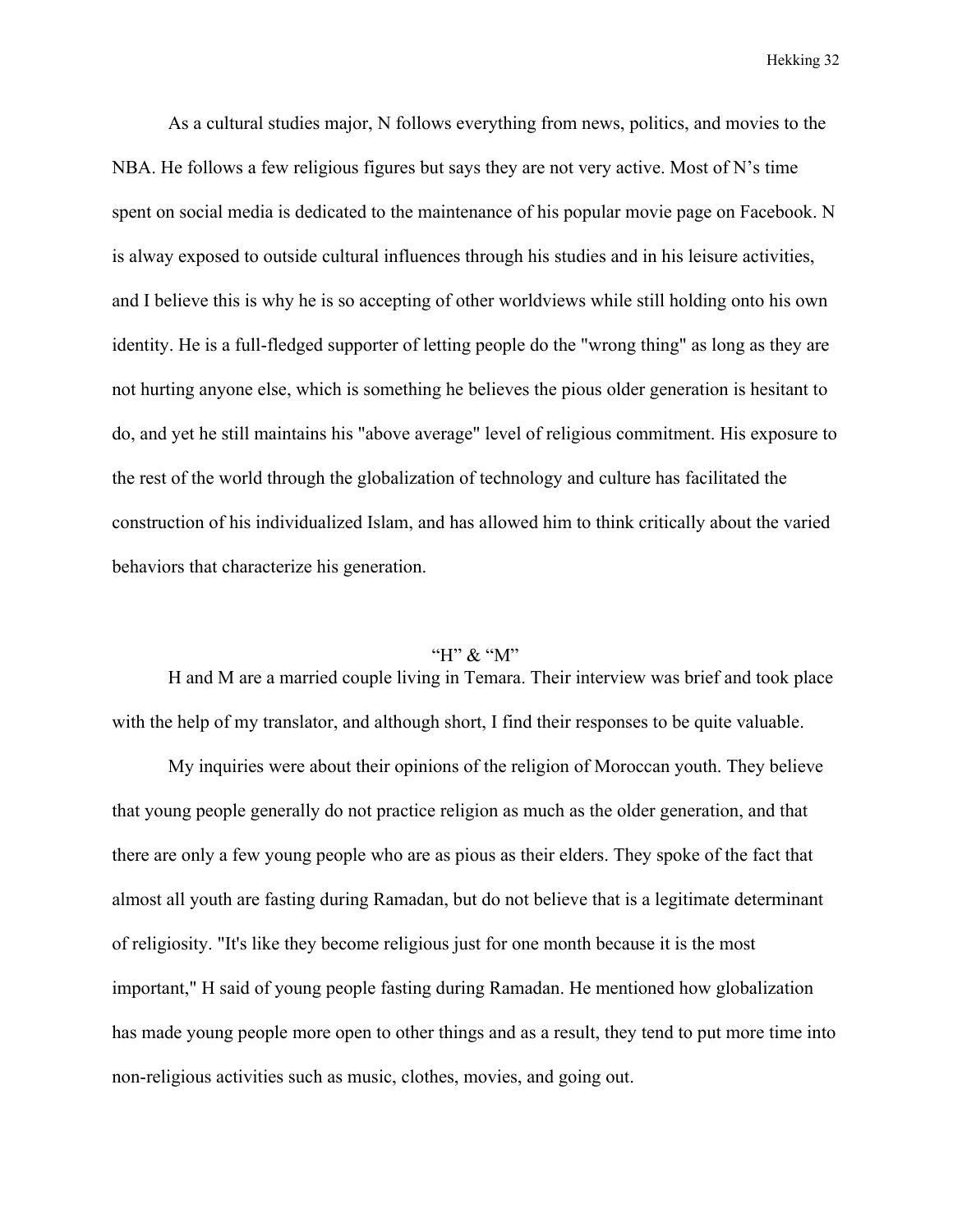The couple described the culture of youth in Morocco as being heavily influenced by Europe in terms of taste in music and dress, as well as the newfound interest in drugs and alcohol. When asked if they see a difference in the levels of religious conviction between their generation and young people, H and M declared that the youth "are different in everything, especially religion--it's like they don't care about religion anymore."

When I was drafting my proposal for this independent study project, I was not completely sure of what I thought I was going to learn from my older interviewees. I predicted that there would be more unity across generations, given the literature I reviewed which described a "return to religiosity" in Moroccan youth. What I found throughout the remainder of my research is that this "return to religiosity" manifests itself in more individualized ways, which creates a discrepancy between the performed religion of young people and that of the older generation. This contributes to the negative view of youth held by many older Moroccans.

Furthermore, it seems that from the perspective of Morocco's older generation, there is a general lack of morality among the young people of today. A Moroccan national who now works as a political analyst in Washington, D.C. expresses his thoughts on this imbalance:

"Social ethics seem a thing of the past, and it appears very clear that there is a huge gap between generations, or shall I say a misunderstanding between all components of the society... We all noticed a dramatic change in the Moroccan culture within the last two decades. Many social morals, values and ethics have vanished from our streets. We seem to be in hunt for our true identity as a nation. There are many alien and unfamiliar customs taking over the Moroccan streets, I can even say that those customs are outlandish and destructive" (Beni-ich 2015).

As an outsider, I cannot speak to the truth of these statements. However, I can say that I have observed a generational divide among Moroccans, and I have testimonies from both sides to affirm this. I do not personally believe that young people are less moral than their elders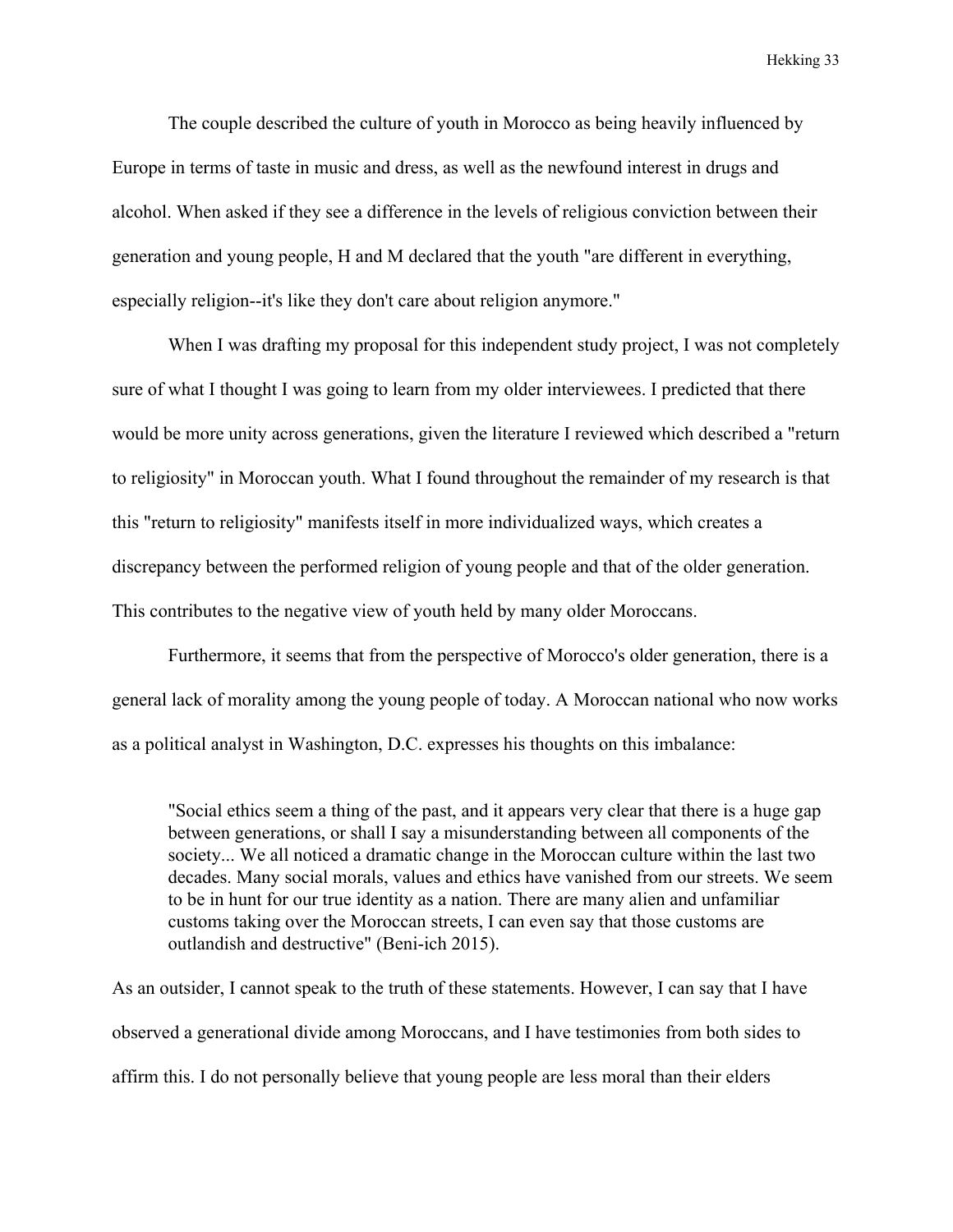(although my personal morals may differ from those of the typical Moroccan), but I think that cultural globalization and the emergence of individualized religion has indeed created a "misunderstanding" between generations.

There is only one pattern to be extracted from my research--that each student has their own individualized experience with and practice of Islam. Many similarities exist among my respondents, but none of them, not even the siblings, have had the exact same journey in actualizing their religious identity.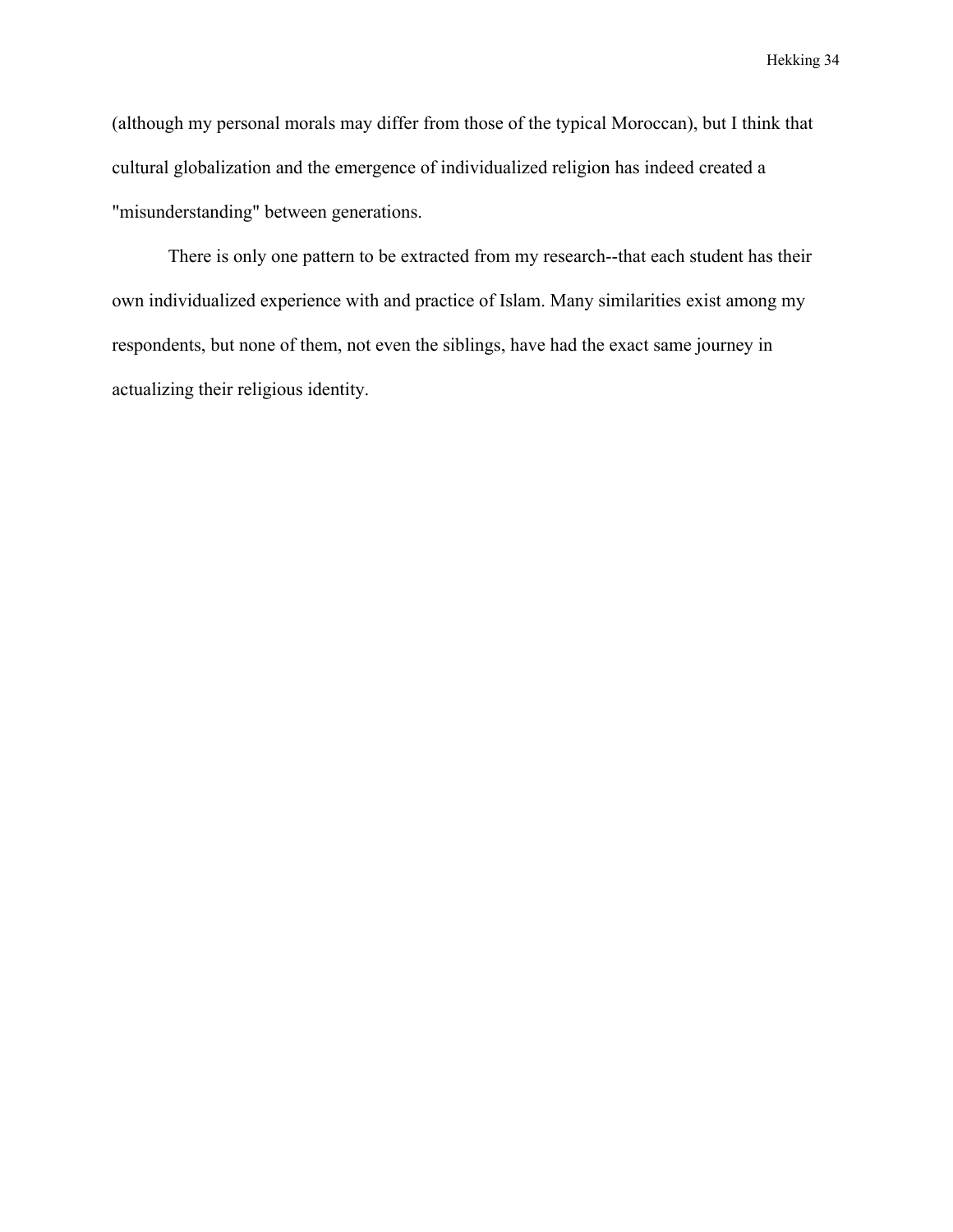#### **Conclusion**

My findings lend significant support to the notion that globalization has sparked a return to religion while simultaneously contributing to the liberalization of religious practices. I firmly believe that these new religious practices, in the context of a culturally-integrated modern world, are materialized by young people, whether they are aware of it or not, into a myriad of individualized Islams.

Future research in this field would benefit from an in-depth exploration of the perceptions of Moroccan youth with specific regard to the relationship between religiosity and morality. It will also be productive to contextualize the religiosity of Morocco's older generation and analyze how their experiences with globalization, or lack thereof, shape how they view the religiosity of their children and grandchildren.

For me personally, my findings answered the questions I had about the observable difference in religious practices between my host parents and host siblings. Perhaps young people are turning away from religion, as my two older respondents believe, but it is just as important to acknowledge the statements by several of my student respondents that parents are no longer imposing religion on their children. This is not a bad thing, in my opinion--I think religion is best pursued as a personal choice. However, I believe that it is counterproductive to consider the liberalization of Morocco's youth and their religious practices as a move away from morality. Granted, liberalization of thought calls traditional values into question in every cultural context and will always be met with resistance, but I believe it is important for outsiders to recognize this as a progressive step forward in Morocco's social development.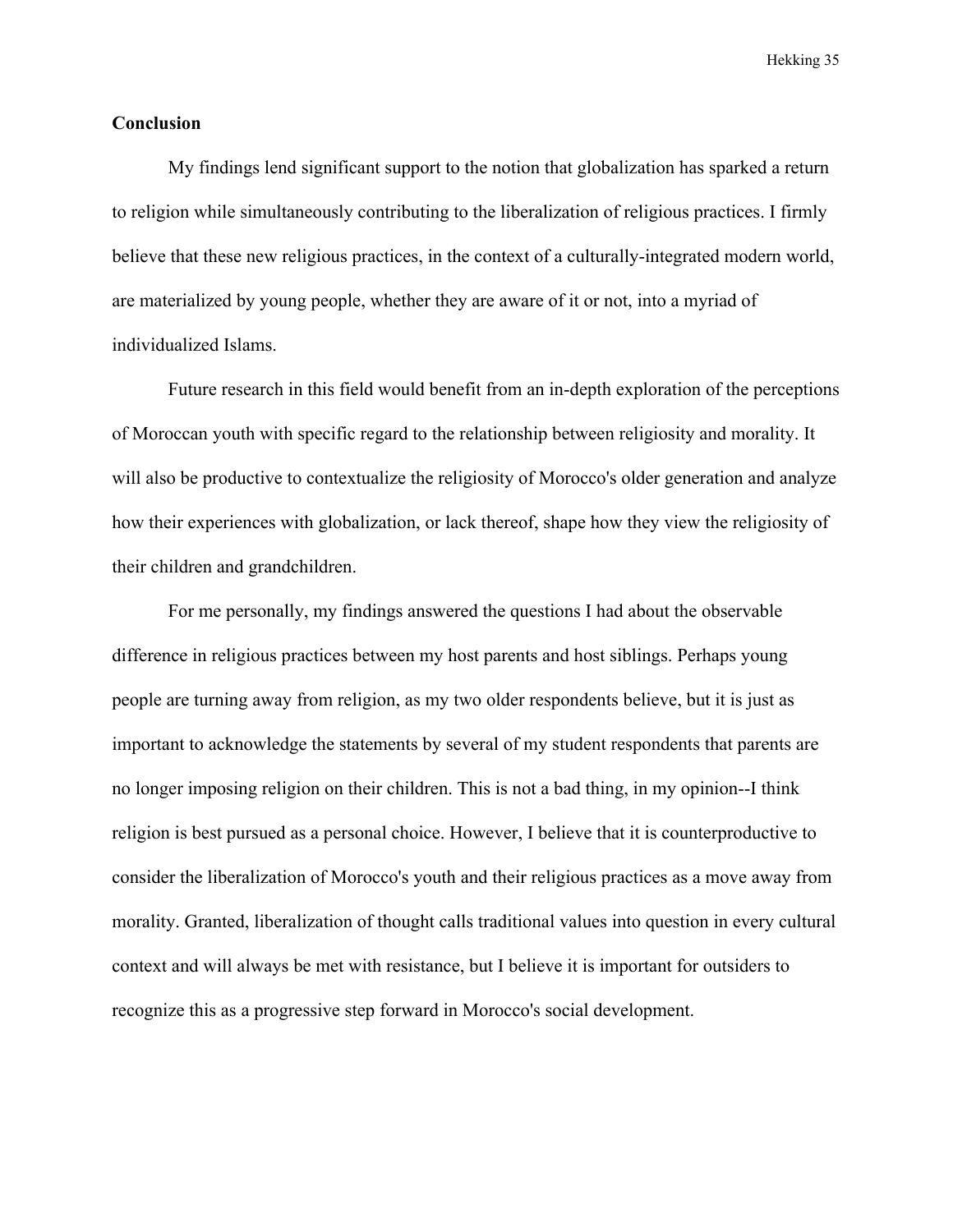This area of research has important implications for how Western policymakers understand the youth bulge of MENA. The social, political, and economic implications of religious identity are becoming a growing inquiry in the study of international relations as social movements and political upheavals grounded in religion are capturing worldwide attention in every corner of the globe.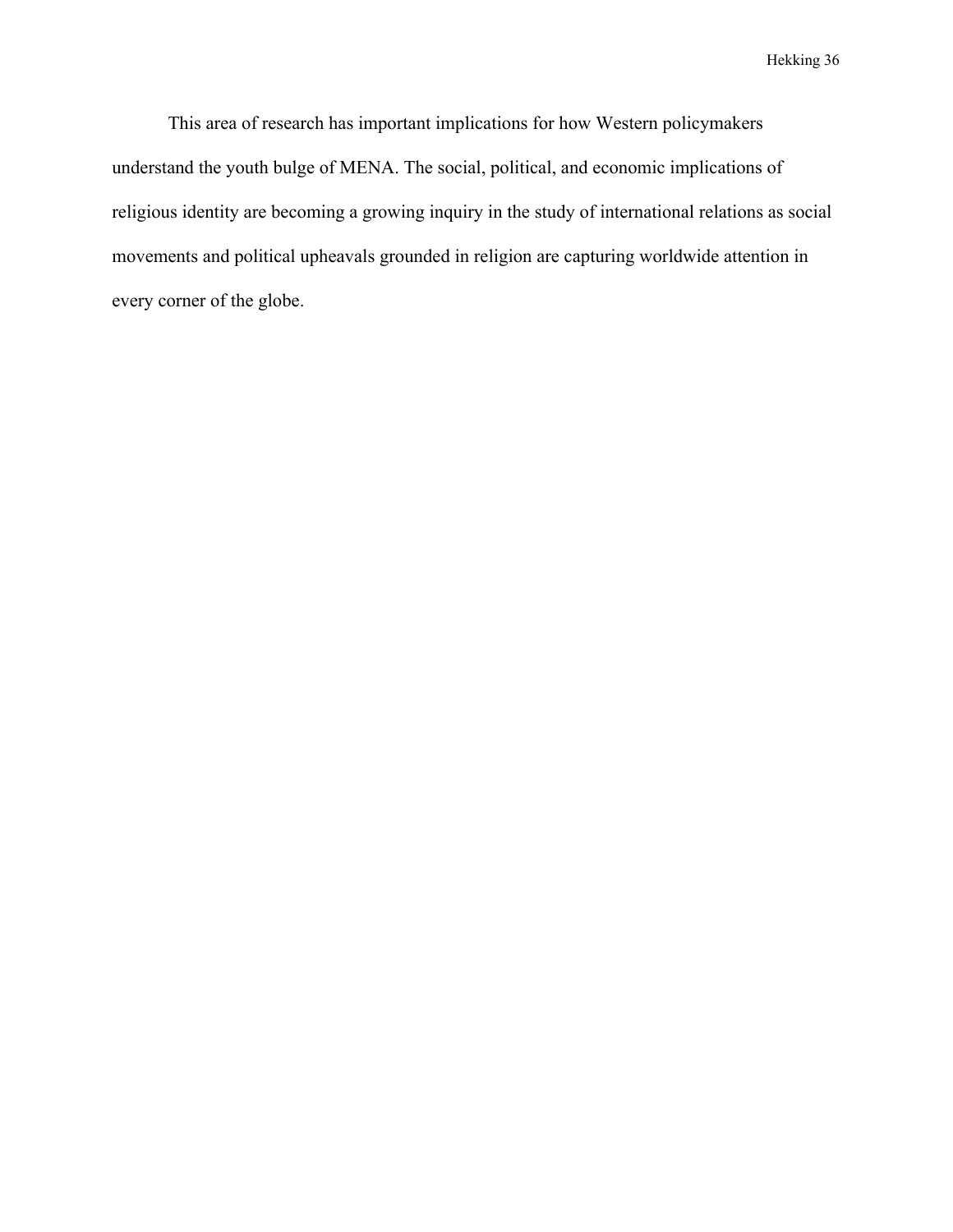## **Bibliography**

- Abu-Rabi', I. (2004). Contemporary Arab Thought and Globalization. In *Contemporary Arab Thought: Studies in Post-1967 Arab Intellectual History* (pp. 185-200). London; Sterling, Virginia: Pluto Press.
- Barbalet, J., Possamai, A., & Turner, B. (2011). Public Religions and the State: A Comparative Perspective. In Barbalet J., Possamai A., & Turner B. (Eds.), *Religion and the State: A Comparative Sociology* (pp. 277-282). London; New York; Delhi: Anthem Press.
- Bekkaoui, Khalid & René Larémont, Ricardo. (2011). Moroccan Youth Go Sufi. *Journal of the Middle East and Africa, 2:1,* 31-46.
- Bekkaoui, Khalid, René Larémont, Ricardo & Rddad, Sadik (2011). Survey on Moroccan Youth: Perception and Participation in Sufi Orders/Evaluation and Interpretation. *The Journal of the Middle East and Africa, 2:1,* 47-63.
- Beni-ich, Mourad (2015, February 19). The Paradoxical Identity of the Moroccan Youth. *The Moroccan Times*. Retrieved from http://themoroccantimes.com/2015/02/14259/paradoxical-identity-moroccan-youth
- Fuller, Graham (2003). The Youth Factor: the New Demographics of the Middle East and the Implications for U.S. Policy. *The Brookings Project on U.S. Policy Towards the Islamic World, 3.*
- Jung, C. (1969). Conscious, Unconscious, and Individuation. In Adler G. & Hull R. (Eds.), Collected Works of C.G. Jung, Volume 9 (Part 1): Archetypes and the Collective Unconscious (pp. 275-289). Princeton University Press.
- Lord, Kristin (2016, August 12). Here Come the Young. *Foreign Policy.* Retrieved from http://foreignpolicy.com/2016/08/12/here-comes-the-young-youth-bulge-demographics/
- Obermeyer, C. M. (2000). Sexuality in Morocco: Changing context and contested domain. *Culture, Health & Sexuality, 2,* 239-254.
- Roy, O. (2007). *Secularism Confronts Islam* (G. Holoch, Trans.). New York, NY: Columbia University Press.
- Scott, D. (2014). The Individual and the Social, the Individuation of the Group. In Gilbert Simondon's Psychic and Collective Individuation: A Critical Introduction and Guide (pp. 126-149). Edinburgh: Edinburgh University Press.